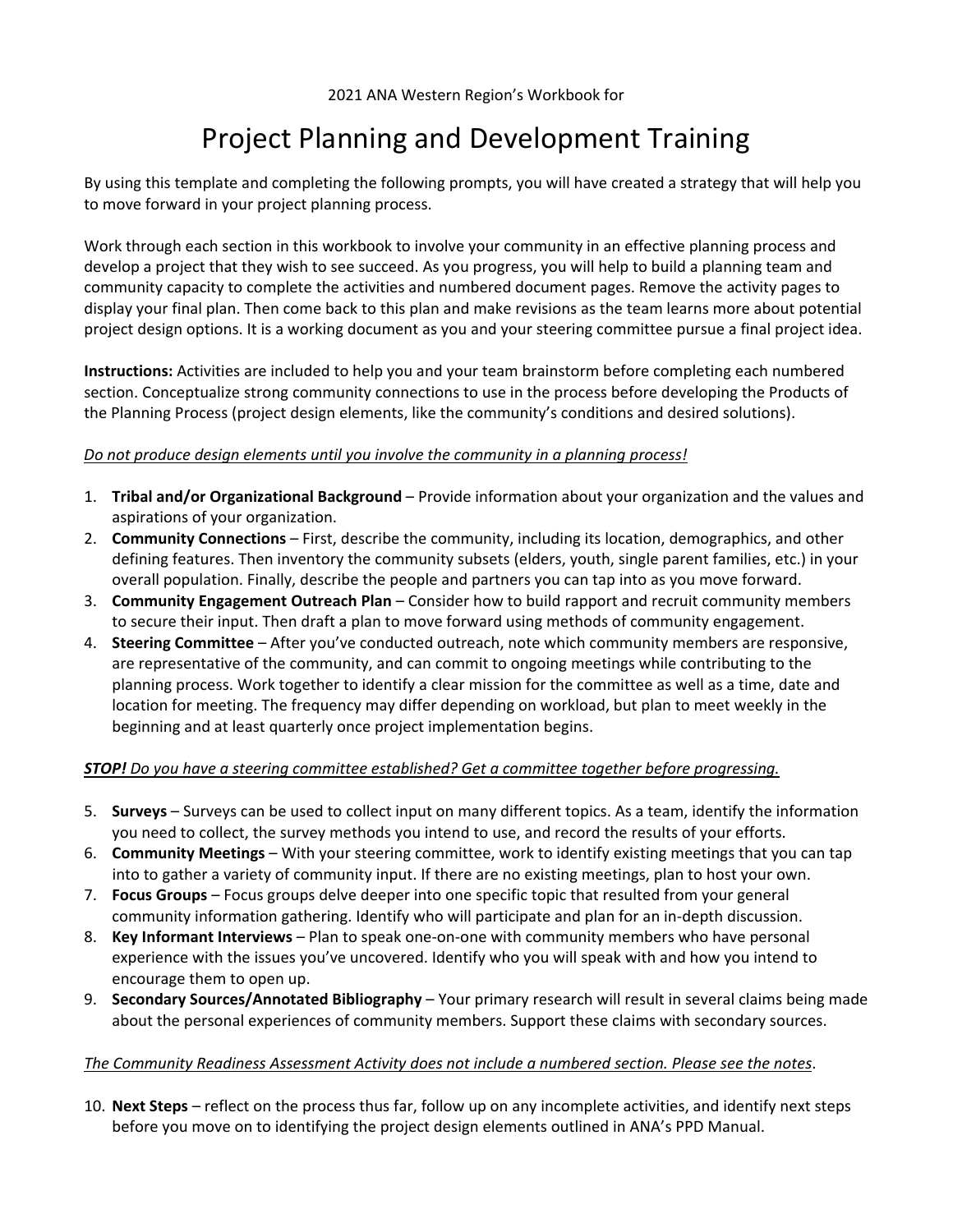# 1. Tribal and/or Organizational Background

Date:

Name:

Address:

Contact:

Mission Statement:

Vision Statement:

Contemporary and/or Traditional Values: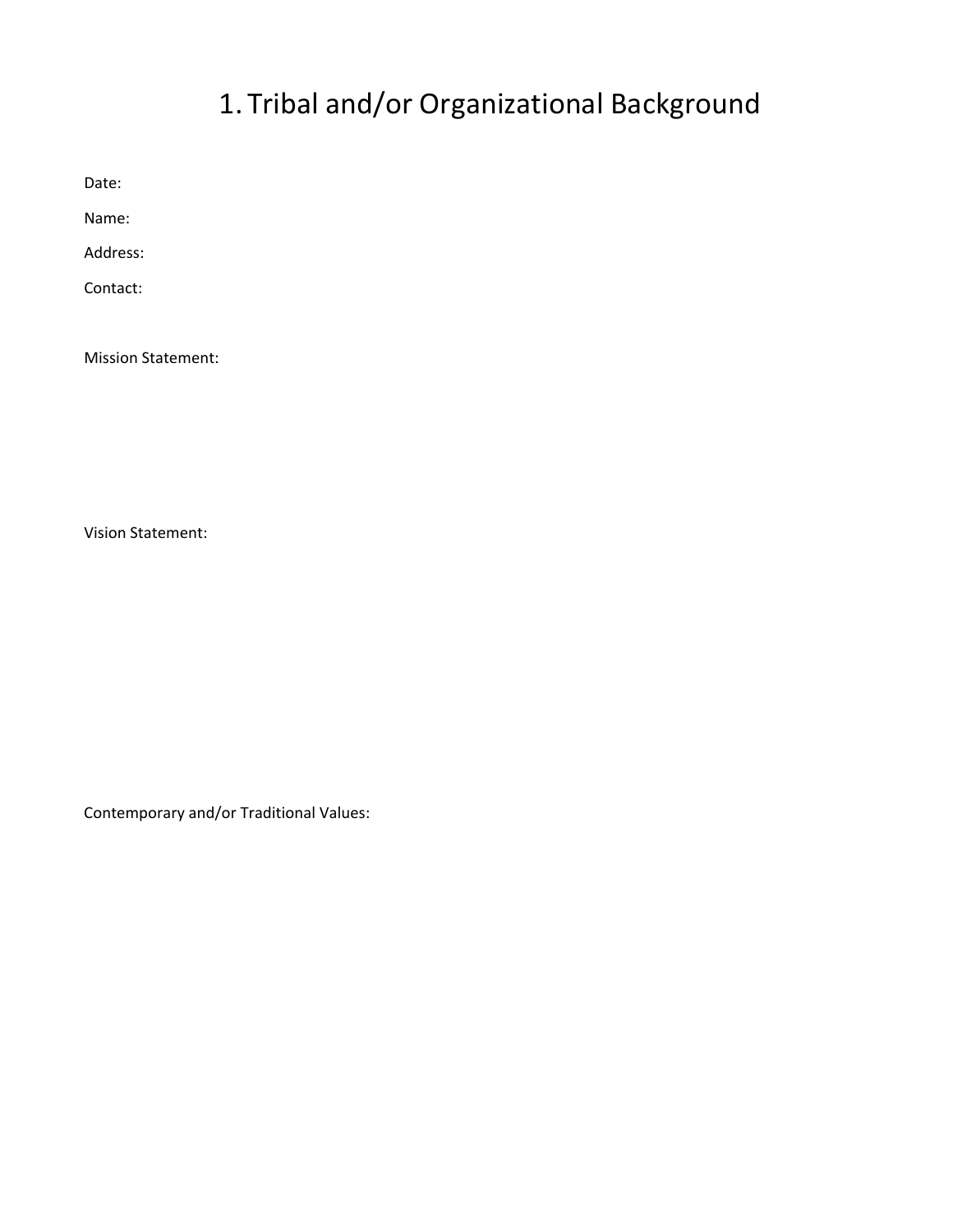## Activity ‐ Community Connection Mapping

Fill in the map below, expand on it, or use a separate piece of paper to get all of your connections down. Consider who you know, who they know, and who is missing. Ask yourself if you have representatives from every area of the community, including: elders, youth, staff, professionals, veterans, business owners, artisans, language speakers, and other knowledge holders. Also include partners and existing programs, such as: Head Start, TANF, IHS, tribal colleges, local businesses or nonprofits, libraries, or any other existing program or service.

Your

Org

You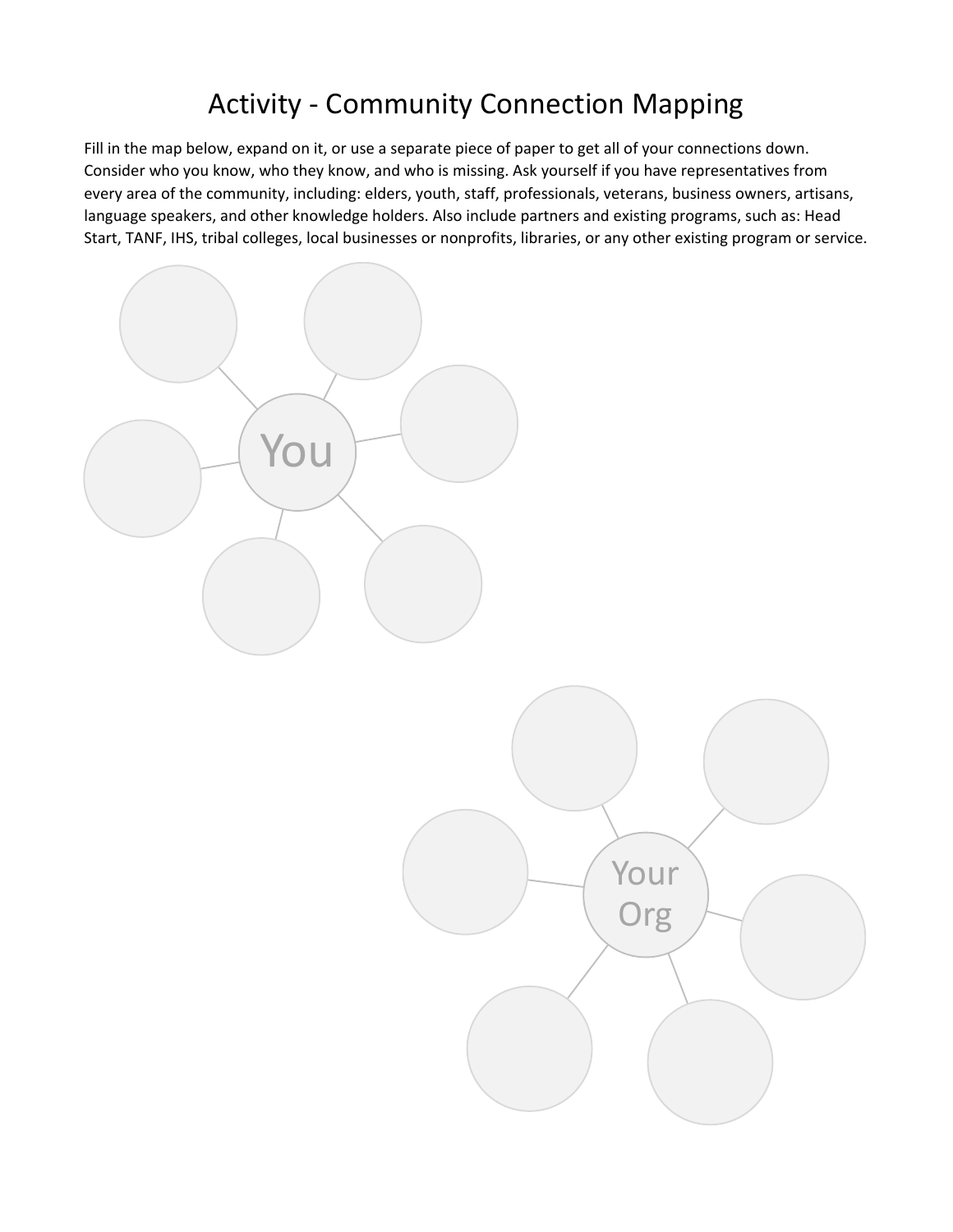## 2. Community Connections

Description of Community (including size, location, demographics, etc.):

#### Potential People and Partners:

| <b>Name</b>    | <b>Affiliation</b> | <b>Skill/Expertise</b> | <b>Contact</b> | <b>Potential Contribution</b>    |
|----------------|--------------------|------------------------|----------------|----------------------------------|
| Ex: Mrs. Begay | Elder, Veteran     | First Language Speaker | (123) 456-7890 | <b>Steering Committee Member</b> |
| Ex: Head Start | Youth, Teachers    | Classroom Curriculum   | (987) 654-3210 | Youth Survey Respondents         |
|                |                    |                        |                |                                  |
|                |                    |                        |                |                                  |
|                |                    |                        |                |                                  |
|                |                    |                        |                |                                  |
|                |                    |                        |                |                                  |
|                |                    |                        |                |                                  |
|                |                    |                        |                |                                  |
|                |                    |                        |                |                                  |
|                |                    |                        |                |                                  |
|                |                    |                        |                |                                  |
|                |                    |                        |                |                                  |
|                |                    |                        |                |                                  |
|                |                    |                        |                |                                  |
|                |                    |                        |                |                                  |
|                |                    |                        |                |                                  |
|                |                    |                        |                |                                  |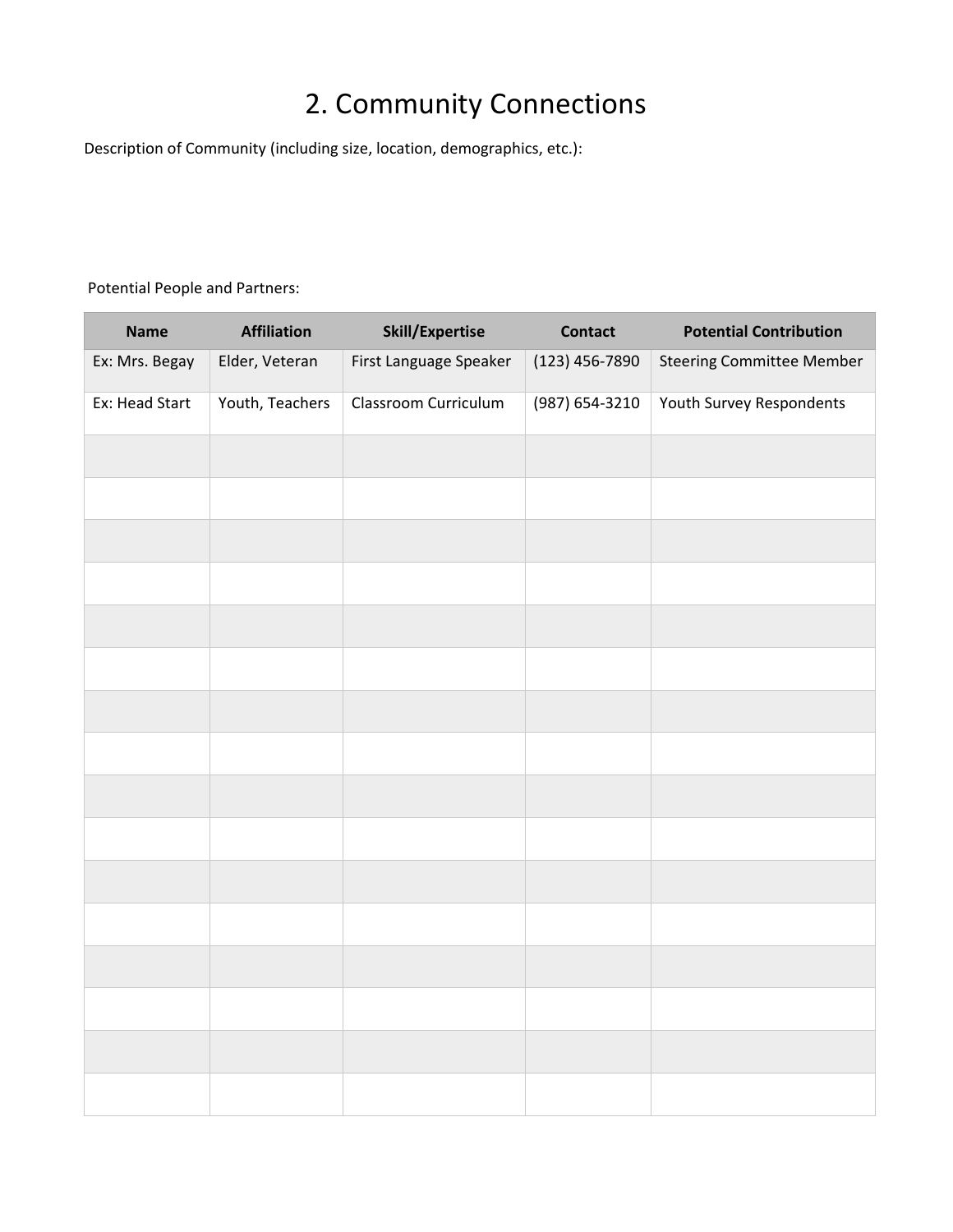## Activity – Community Outreach

|    | Consider how you will network with those people and partners as well as build a rapport with new connections.<br>Identify the methods you can use to engage with each and every individual, such as through upcoming events,<br>personal introductions, word-of-mouth, mail, newsletters, public media announcements, and so on. Use this<br>space to think through your methods and what will be needed to accomplish these methods. |
|----|---------------------------------------------------------------------------------------------------------------------------------------------------------------------------------------------------------------------------------------------------------------------------------------------------------------------------------------------------------------------------------------------------------------------------------------|
| 1. | Does your community have a community calendar of events (virtual or in-person)?<br>Yes<br>If yes, what events can you attend or speak at to garner community interest:<br>а.                                                                                                                                                                                                                                                          |
| 2. | Does your community have a radio and/or television station?<br>'es<br>N٥<br>If yes, what will you need to do to tap into this media to recruit others to join a conversation:<br>a.                                                                                                                                                                                                                                                   |
| 3. | Does your community/organization have a newsletter, website, or other publication?<br>Ƙes<br>If yes, how will you advertise your interest in bringing the community to the table:<br>а.                                                                                                                                                                                                                                               |
| 4. | Do you or your community/organization have social media accounts?<br>Yes<br>งი<br>a. If yes, who is your audience and how will you engage them in the conversation:                                                                                                                                                                                                                                                                   |
| 5. | Do you have personal connections with a network of their own?<br>N٥<br>/es<br>If yes, who will you reach out to, how will you do so, and what is needed to encourage them to<br>a.<br>introduce you to their network:                                                                                                                                                                                                                 |

6. What other types of outreach will you consider and how will you use it?

\*\*Now prioritize these methods and, on the next page, consider what you tap into first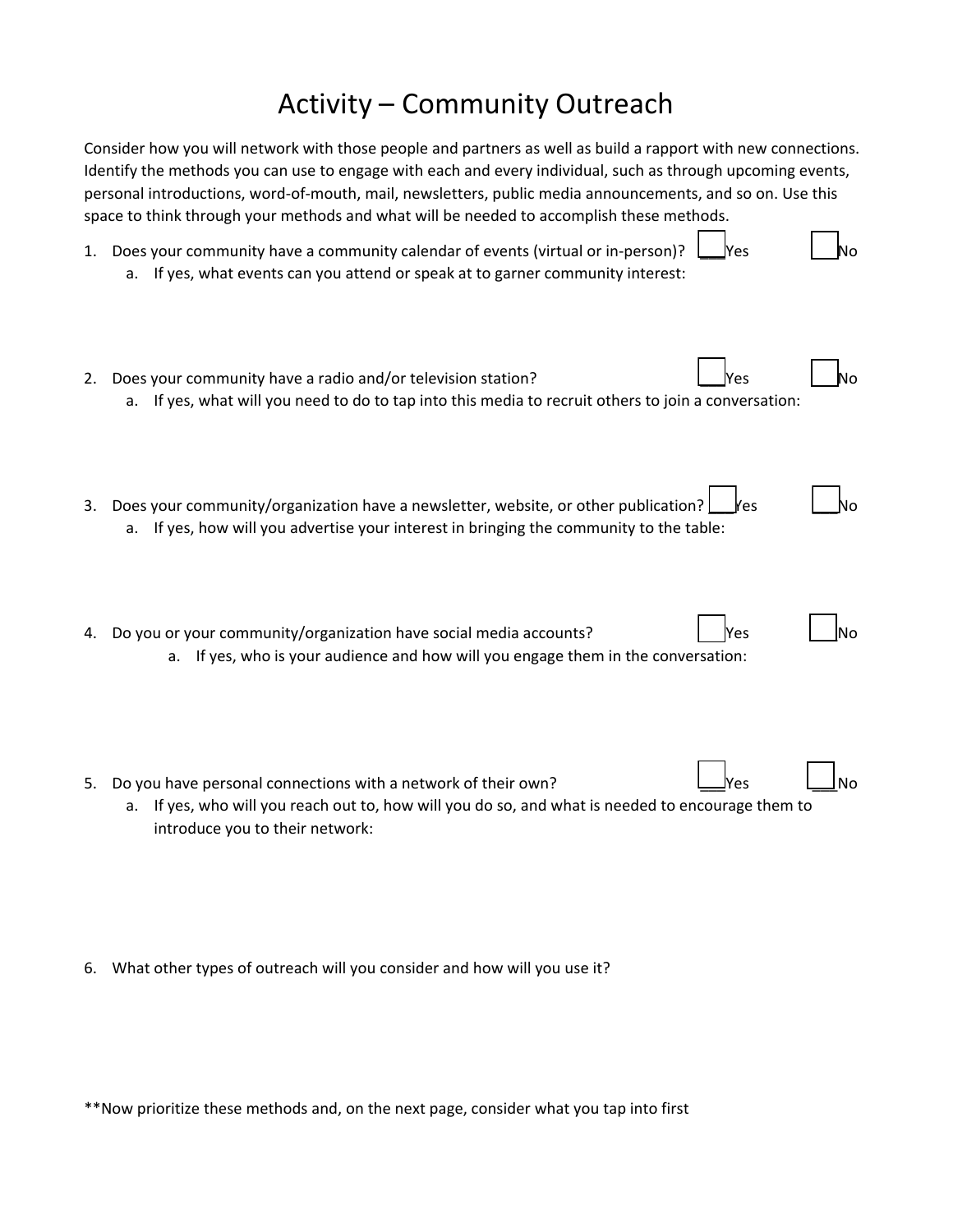# 3. Community Engagement Outreach Plan

Our prioritized outreach methods include:

| <b>Type</b>      | <b>Key Staff</b> | <b>Message</b>                                                 | Goal                                       | <b>Timeline</b>  |
|------------------|------------------|----------------------------------------------------------------|--------------------------------------------|------------------|
| Ex: Council Mtg. | Program Mgr.     | Announce intent to collect<br>community input                  | Council Approval and<br>Support            | Dec. 10th        |
| Ex: Facebook     | Media Tech       | Announce planning and follow<br>up with people liking the post | At least 15 likes with<br>individual names | $Now - Nov 30th$ |
|                  |                  |                                                                |                                            |                  |
|                  |                  |                                                                |                                            |                  |
|                  |                  |                                                                |                                            |                  |
|                  |                  |                                                                |                                            |                  |
|                  |                  |                                                                |                                            |                  |
|                  |                  |                                                                |                                            |                  |
|                  |                  |                                                                |                                            |                  |
|                  |                  |                                                                |                                            |                  |
|                  |                  |                                                                |                                            |                  |
|                  |                  |                                                                |                                            |                  |
|                  |                  |                                                                |                                            |                  |
|                  |                  |                                                                |                                            |                  |
|                  |                  |                                                                |                                            |                  |
|                  |                  |                                                                |                                            |                  |
|                  |                  |                                                                |                                            |                  |
|                  |                  |                                                                |                                            |                  |
|                  |                  |                                                                |                                            |                  |
|                  |                  |                                                                |                                            |                  |
|                  |                  |                                                                |                                            |                  |
|                  |                  |                                                                |                                            |                  |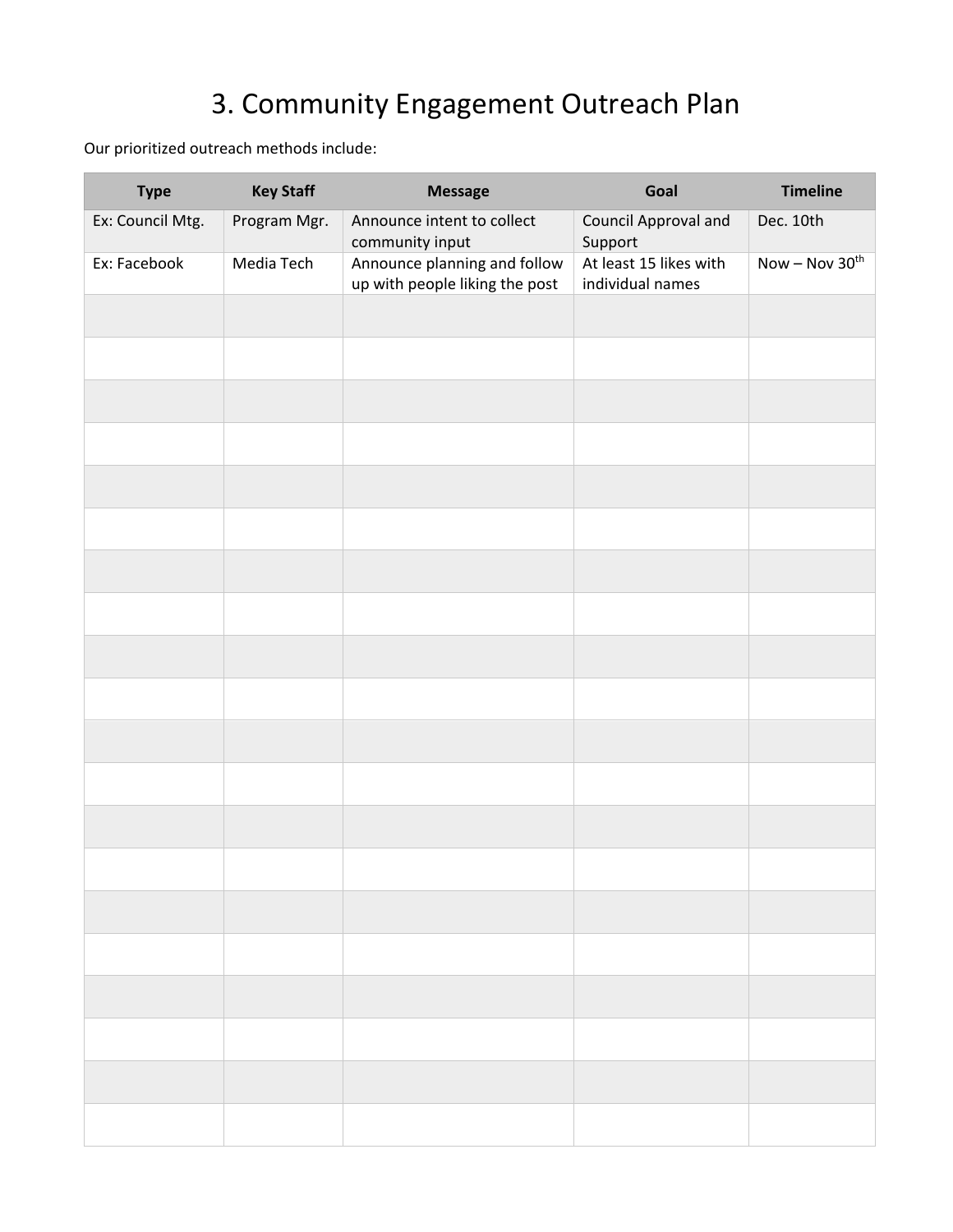Results of our outreach (full record held in secure \_\_\_\_\_\_\_\_\_\_\_\_\_\_\_\_\_\_\_\_\_\_\_\_\_\_\_\_):

| Individual      | <b>Affiliation</b> | Availability                | <b>Assignment</b>                   |
|-----------------|--------------------|-----------------------------|-------------------------------------|
| Ex: Mrs. Begay  | Elder, Veteran     | Only available on weekends  | Virtual Steering Committee Member   |
| Ex: Johnny Cash | Youth              | During after school program | Survey Respondent, future volunteer |
|                 |                    |                             |                                     |
|                 |                    |                             |                                     |
|                 |                    |                             |                                     |
|                 |                    |                             |                                     |
|                 |                    |                             |                                     |
|                 |                    |                             |                                     |
|                 |                    |                             |                                     |
|                 |                    |                             |                                     |
|                 |                    |                             |                                     |
|                 |                    |                             |                                     |
|                 |                    |                             |                                     |
|                 |                    |                             |                                     |
|                 |                    |                             |                                     |
|                 |                    |                             |                                     |
|                 |                    |                             |                                     |
|                 |                    |                             |                                     |
|                 |                    |                             |                                     |
|                 |                    |                             |                                     |
|                 |                    |                             |                                     |
|                 |                    |                             |                                     |
|                 |                    |                             |                                     |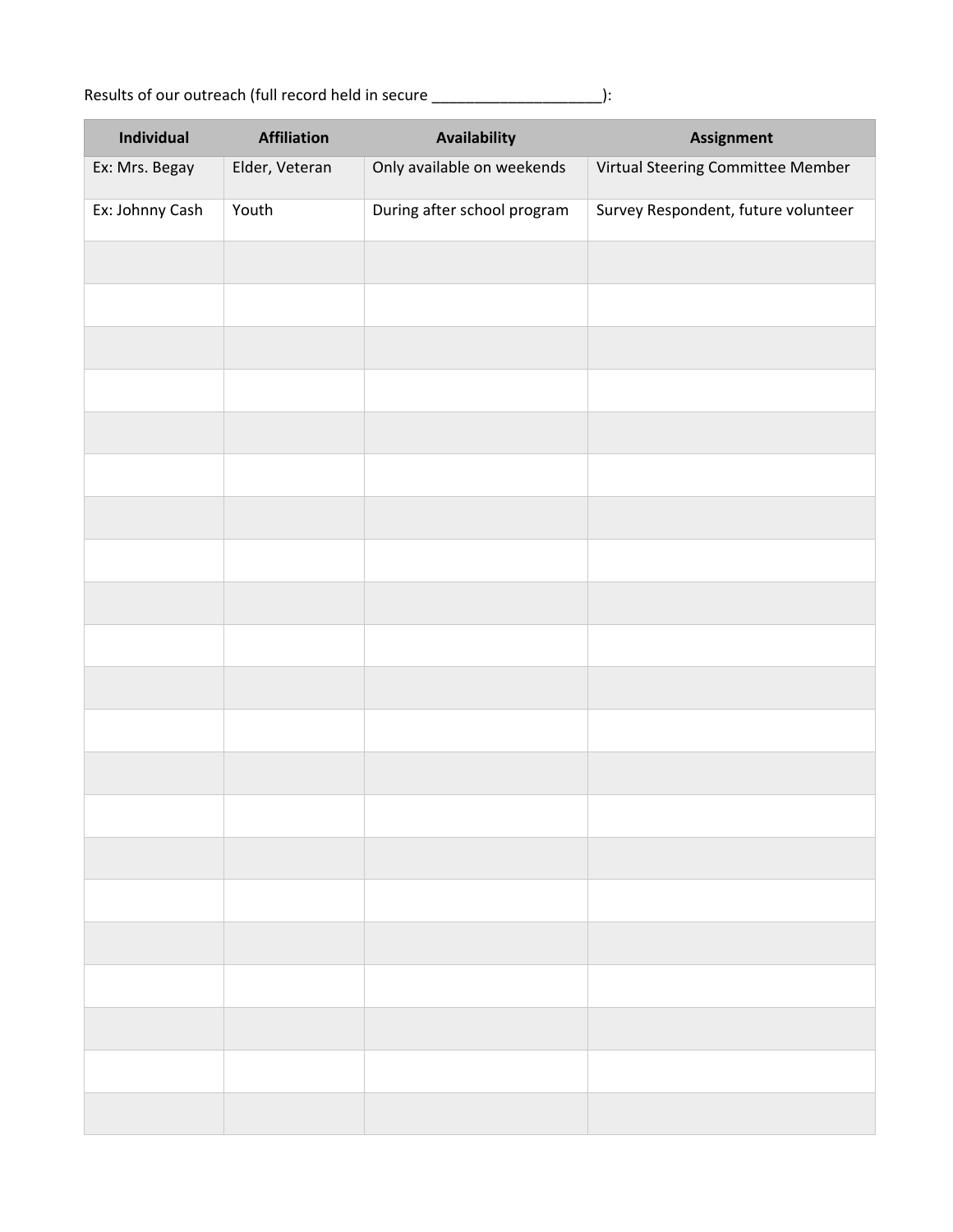### Activity – Steering Committee

A steering committee is crucial to ensuring that you maintain community input throughout your planning process. Your steering committee will be composed of representatives of the larger population, will have their own network to tap into, and will be responsible for completing assigned planning tasks. You'll need to select someone responsible who also has the availability and capability to contribute to the project planning process. Make use of those you identified above to begin structuring a well‐rounded committee. List those you know who could represent these community areas or think of your own most relevant areas (overlap is okay, but be sure to have a variety from each area):

STAFF: ELDERS:





#### YOUTH (OF PARENT REPRESENTATIVES): BUSINESS OWNERS:





LANGUAGE SPEAKERS: CULTURAL KNOWLEDGE HOLDERS:

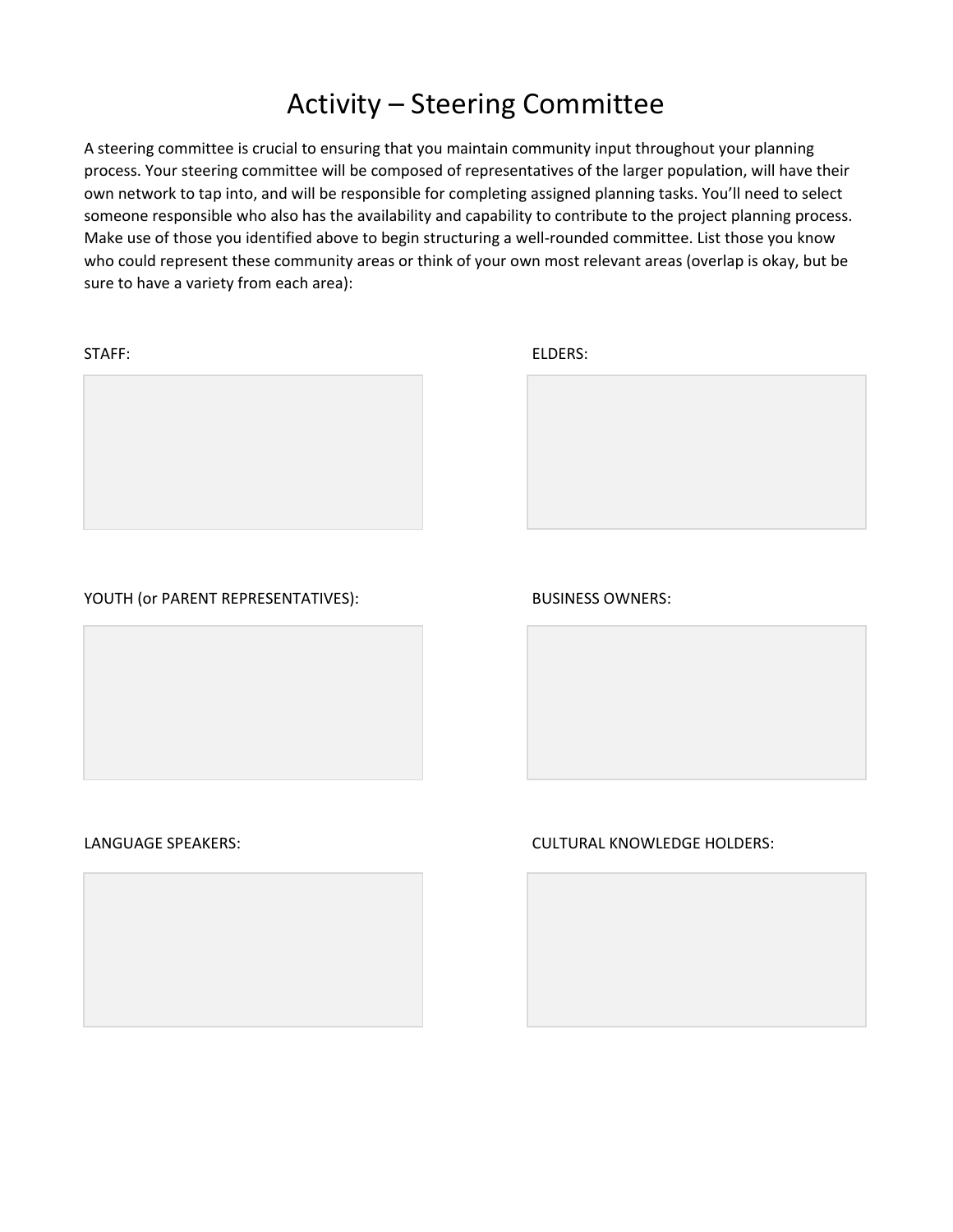#### FUNCTIONAL LEADERS: ACTIVE VOLUNTEERS:



#### VETERANS: ARTISANS:









#### PARTNER ORGANIZATIONS:  $\begin{array}{ccc} \bullet \end{array}$  YOUR IDENTIFIED AREA:

NOTE: A steering committee should be large enough to capture a snapshot of community interests, but still be small enough manage. The next step is to narrow this list to just 8‐10 people who can commit to participating.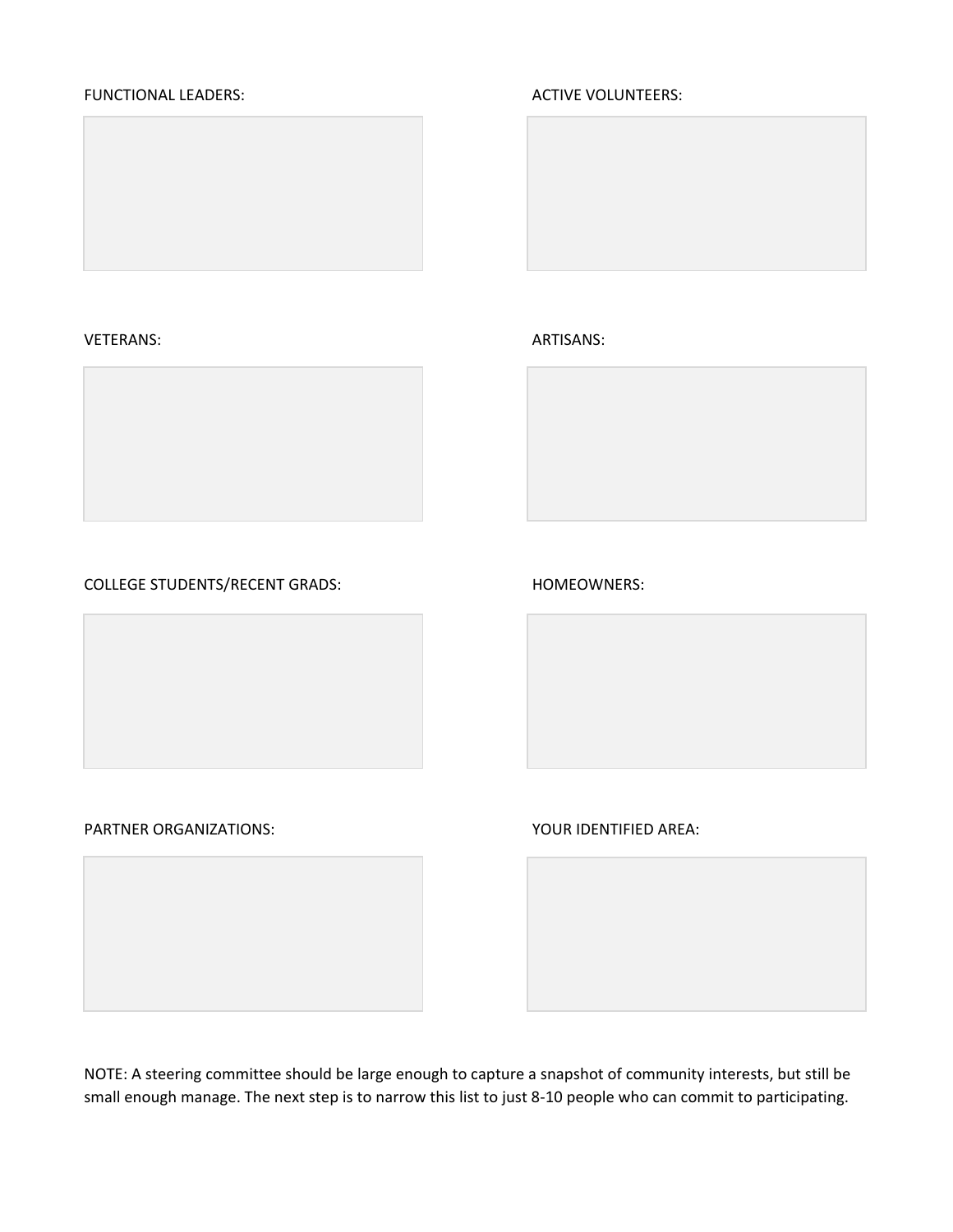# 4. Steering Committee

Steering Committee Roster – Confirmed Members:

| <b>Individual</b> | <b>Affiliation</b> | <b>Contact Information</b>           | <b>Committee Task Group/Assignments</b>     |
|-------------------|--------------------|--------------------------------------|---------------------------------------------|
| Ex: Mrs. Begay    | Elder, Veteran     | $(123)$ 456 -7890<br>elder@gmail.com | Minutes Keeper, Key Informant<br>Interviews |
|                   |                    |                                      |                                             |
|                   |                    |                                      |                                             |
|                   |                    |                                      |                                             |
|                   |                    |                                      |                                             |
|                   |                    |                                      |                                             |
|                   |                    |                                      |                                             |
|                   |                    |                                      |                                             |
|                   |                    |                                      |                                             |
|                   |                    |                                      |                                             |
|                   |                    |                                      |                                             |

Steering Committee Mission Statement:

Meeting Information:

| Day/Date                         | <b>Time</b>  | Location                               |
|----------------------------------|--------------|----------------------------------------|
| Ex: First Saturday of each month | $11am - 1pm$ | ZOOM Meeting: https://zoom.us/joinlink |
|                                  |              |                                        |
|                                  |              |                                        |
|                                  |              |                                        |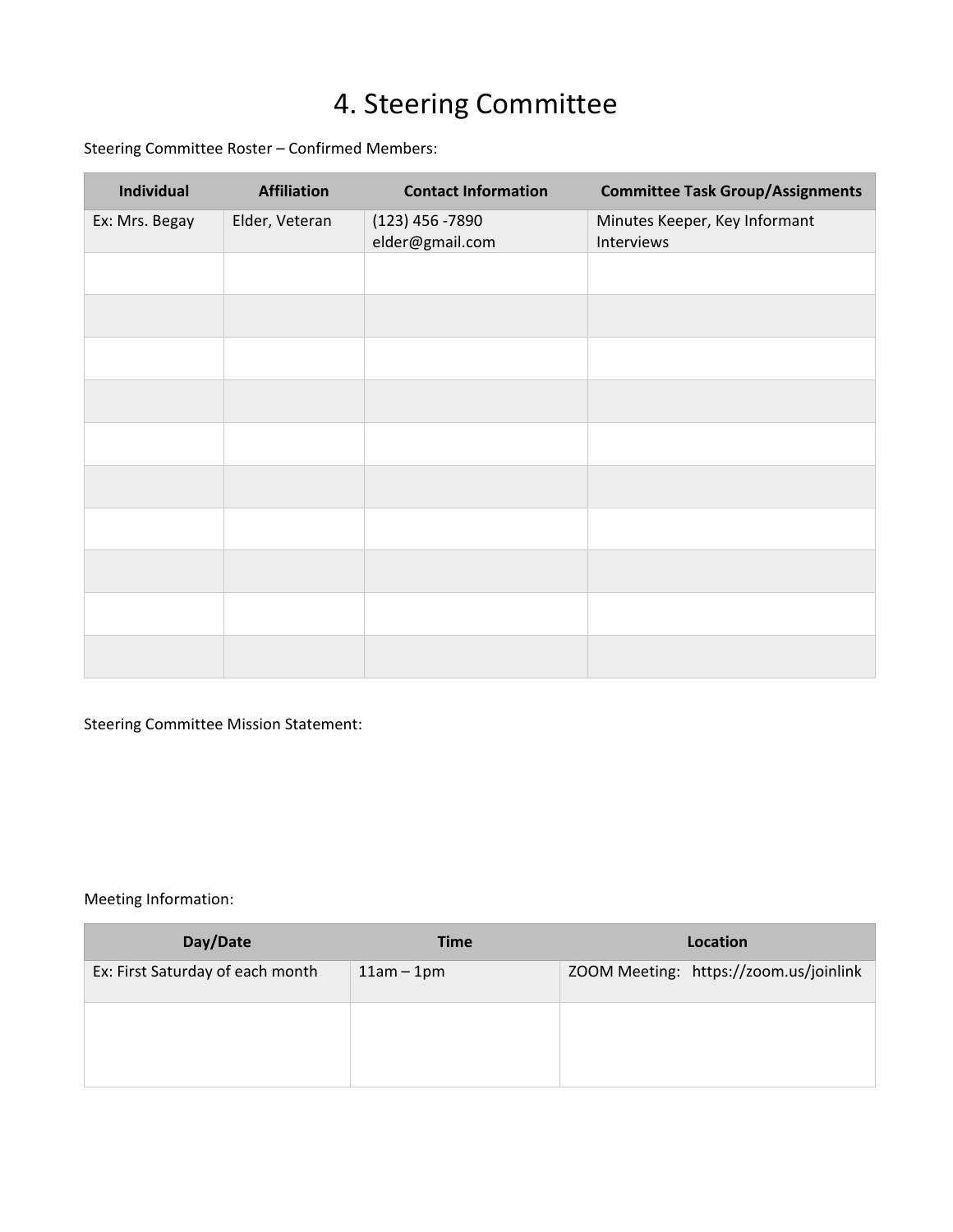#### Activity – Surveys

Surveys offer a straightforward, standardized, and often anonymous method for community members to provide their input. These can be paper surveys or electronic. They can be conducted in‐person, over‐the‐phone, by mail, or by email. Questions can include closed‐ended questions that limit responses to multiple choice or yes/no answers or open‐ended questions that allow survey respondents to fill in the blank and get creative. There is no limit to the type or number of questions, but we do have a few tips. First, people are often bombarded with surveys for one thing or another, so consider when you might use one and when another planning method might work better. Additionally, you will likely want to keep initial surveys to a short 10 questions or less to start. That way, survey takers don't feel overwhelmed. Ask them if they are interested in a follow up survey that could be longer in length. And be sure your questions are to the point without leading the survey taker to respond in a certain way – for the most honest input, keep your questions unbiased.

Finally, before you develop a survey, work with your steering committee to determine the following:

1. What do you hope to learn from this survey?

2. What information do you need to collect from community respondents in order to learn this?

| 3. | Should respondents remain anonymous?                                  | Yes  |  |
|----|-----------------------------------------------------------------------|------|--|
|    | a. If yes, what tool will you use to collect this information?        |      |  |
|    |                                                                       |      |  |
|    |                                                                       |      |  |
|    |                                                                       |      |  |
|    | If no, how will you encourage honest and open opinions?<br>b.         |      |  |
|    |                                                                       |      |  |
|    |                                                                       |      |  |
|    |                                                                       |      |  |
| 4. | Who is the target audience? Is it a sub-set of the general community? | lYes |  |
|    | a. If yes, describe their demographics:                               |      |  |

Е

5. How will you reach your target audience and encourage them to respond (ex. incentives)?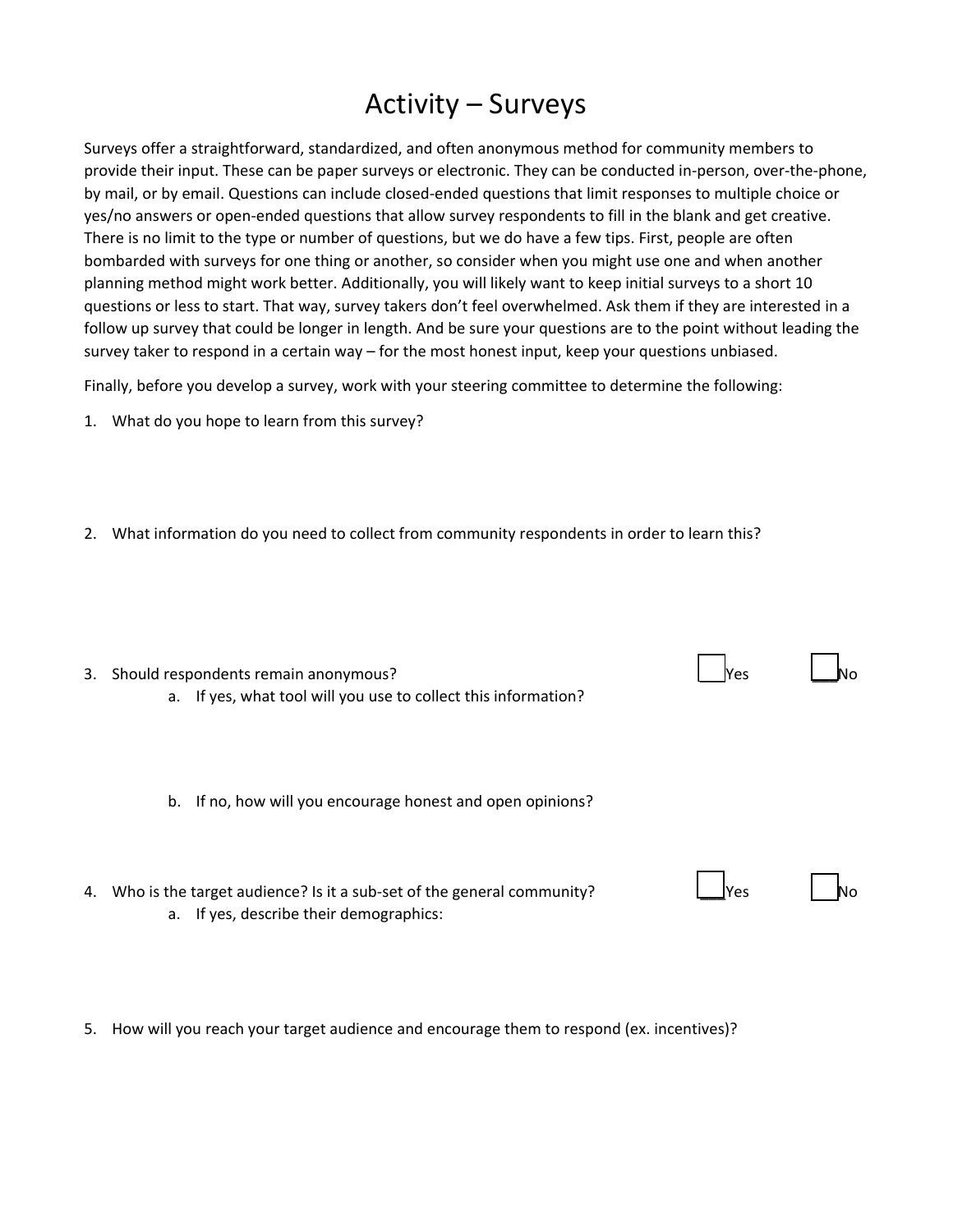- 6. How many people will you engage, and how many responses do you need to decently represent this target audience?
- 7. How long will it take to conduct this survey (note: include time for delivery, response, and return)?
- 8. Who will compile the survey results and how (ex. automatically generated by survey monkey, manually in a spreadsheet based on surveys returned to a drop box location)?
- 9. Who will be responsible for analyzing the results?
- 10. How will the results be used?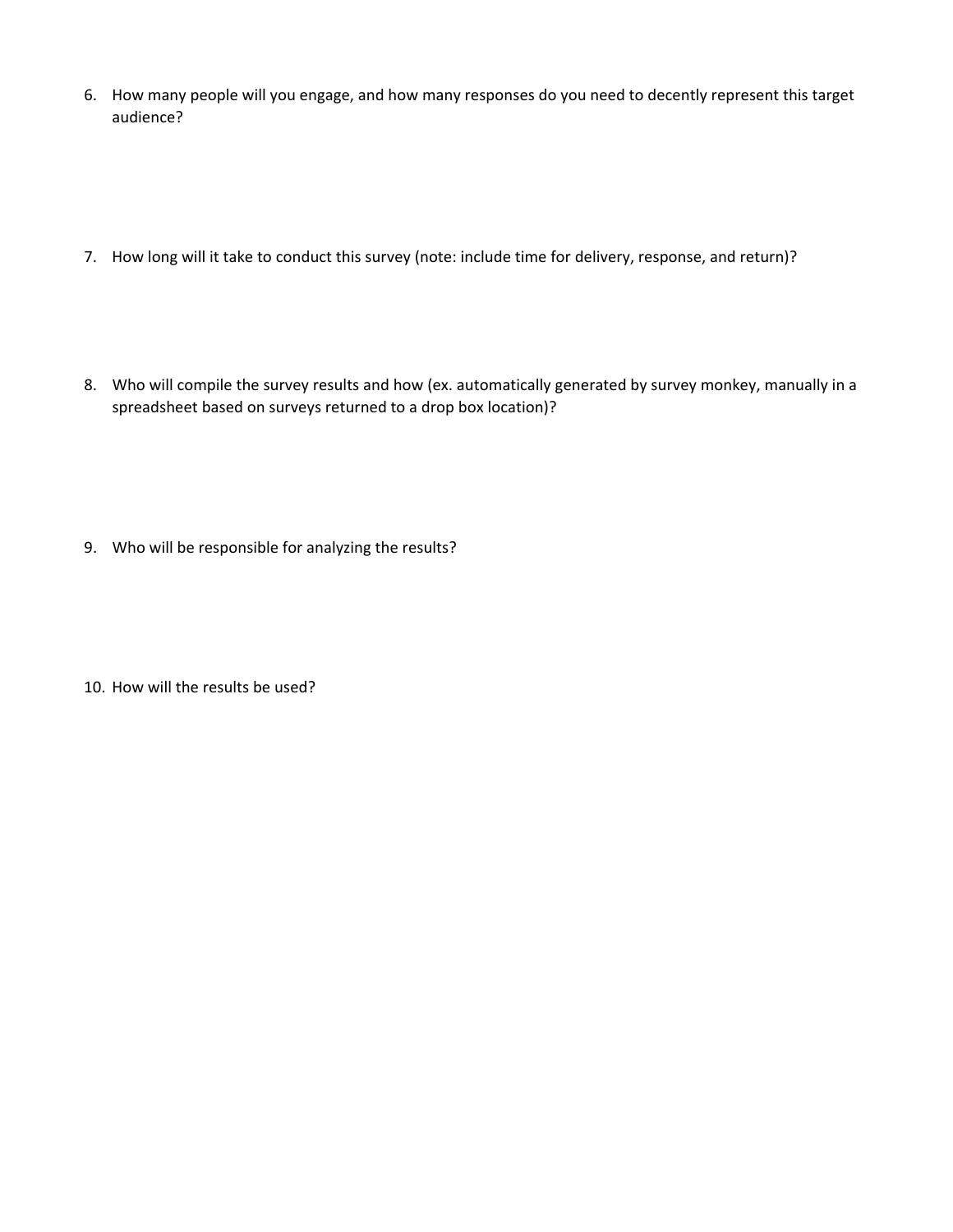# 5. Surveys Plan

Our prioritized surveys include:

à.

| <b>Audience</b>       | <b>Key Staff</b>                                | <b>Research Aim</b>                                     | <b>Survey Type/Size</b>                                          | <b>Timeline</b>     |
|-----------------------|-------------------------------------------------|---------------------------------------------------------|------------------------------------------------------------------|---------------------|
| Ex: High<br>Schoolers | Steering Com. Member<br>(Teacher at the School) | Biggest risk factors to<br>youth in our high school?    | -Anonymous in-class paper surveys<br>-200 youth (~100 responses) | Sept $1-$<br>Oct 15 |
| Ex:<br>Parents        | Steering Com. Member<br>(Parent of 18-yr old)   | Biggest risk factors to your<br>high school-aged child? | -Anonymous electronic survey<br>-115 parents (~50 responses)     | Sept $1-$<br>Oct 15 |
|                       |                                                 |                                                         |                                                                  |                     |
|                       |                                                 |                                                         |                                                                  |                     |
|                       |                                                 |                                                         |                                                                  |                     |
|                       |                                                 |                                                         |                                                                  |                     |
|                       |                                                 |                                                         |                                                                  |                     |

Summary of data collected (full record held in secure \_\_\_\_\_\_\_\_\_\_\_\_\_\_\_\_\_\_\_\_\_\_\_\_\_):

| <b>Survey</b>                | <b>Date</b> | <b>Summary of Results</b>                                                                                      | <b>Follow Up Tasks</b>                                                          |
|------------------------------|-------------|----------------------------------------------------------------------------------------------------------------|---------------------------------------------------------------------------------|
| Ex: High<br><b>Schoolers</b> | Oct 15      | -153 of 200 students responded<br>-85% of responses mentioned student concerns for safe<br>spaces after school | -Attend community<br>meetings to talk to students<br>directly about safe spaces |
|                              |             |                                                                                                                |                                                                                 |
|                              |             |                                                                                                                |                                                                                 |
|                              |             |                                                                                                                |                                                                                 |
|                              |             |                                                                                                                |                                                                                 |
|                              |             |                                                                                                                |                                                                                 |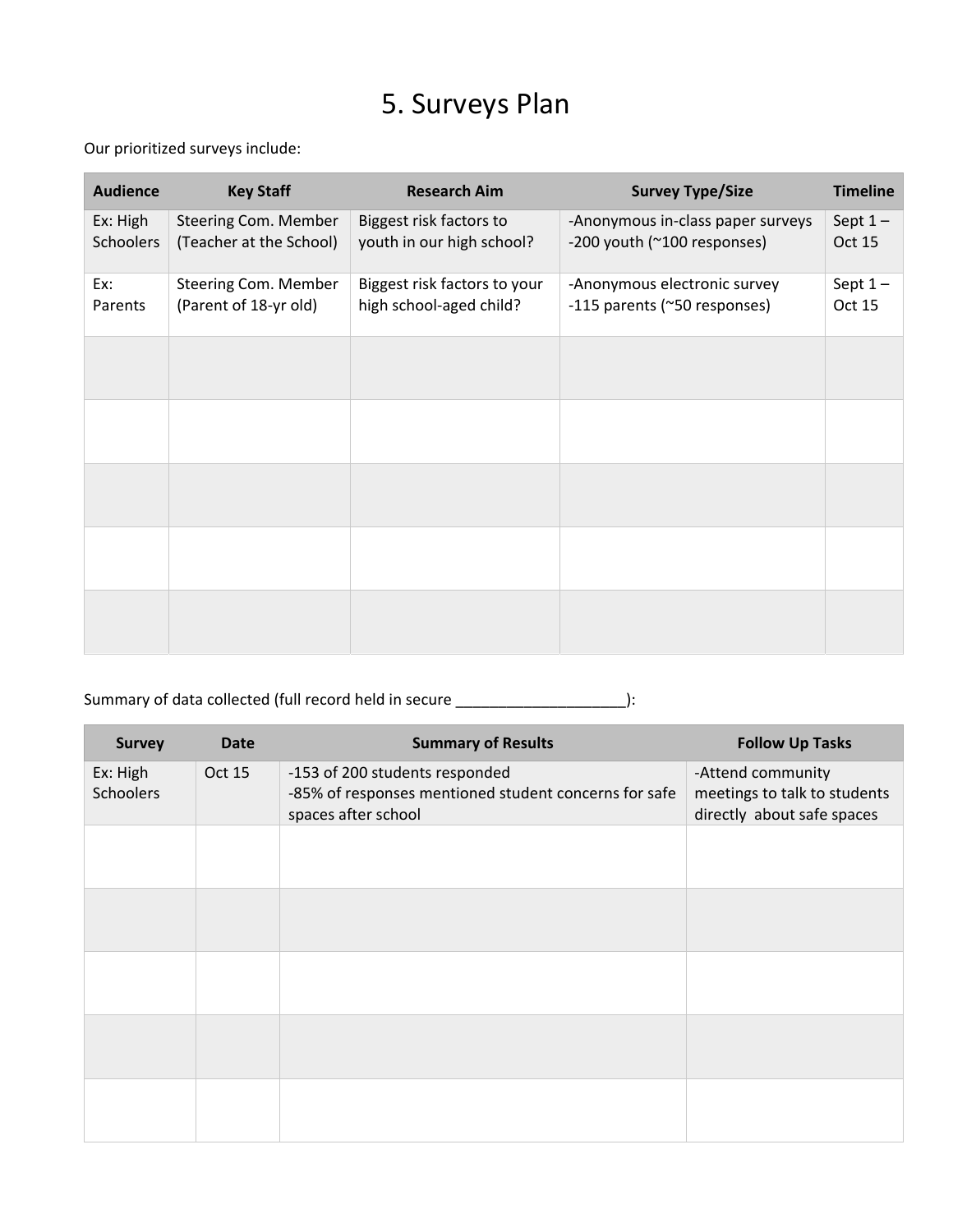## Activity – Community Meetings

Community meetings are an easy way to gather community input, quickly. And piggybacking on an existing event is one of the best ways to do this. These may be formal gatherings such as tribal council meetings, or informal ones like potlucks or celebrations. They may be held in‐person or virtually. But if there are no events, you will need to put in additional effort to host one yourselves.

You can also conduct your research formally or informally in these settings. Determine with your steering committee if you need to be formally added to a meeting agenda. If so, you may need to reach out to your tribal administrator or board secretary well in advance of the meeting. Or, you can informally poll event attendees by asking questions and encouraging discussion. No matter your method, be sure to take detailed notes on the concerns raised that can be shared with and analyzed by the steering committee.

Finally, come to consensus with your steering committee on the information you need to discover at these meetings. In the early stages of project planning, you may be looking for an overall understanding of challenges faced by your community. Then you may want to conduct a community readiness assessment. And later, when you've narrowed the scope of your project to top priority ideas, you'll need to go back to the community and discover their preferred solutions. For now, consider the following planning steps before you begin your process.

In the previous outreach activity, you were asked if the community has an events schedule (virtual or in‐person).

- 1. If yes, what events will you attend or speak at (including dates and times)?
	- a. How will you make this happen (ex. request time in the agenda, host a booth, bring a dish to share)?
- 2. If no, what event will you host (including types, dates, and times)?
	- a. What will you do to make this happen (ex. reserve a meeting space, borrow a friend's kitchen)?
	- b. How will you encourage attendance and participation (ex. outreach methods, incentives)?
- 3. How will you capture the variety of community input being shared?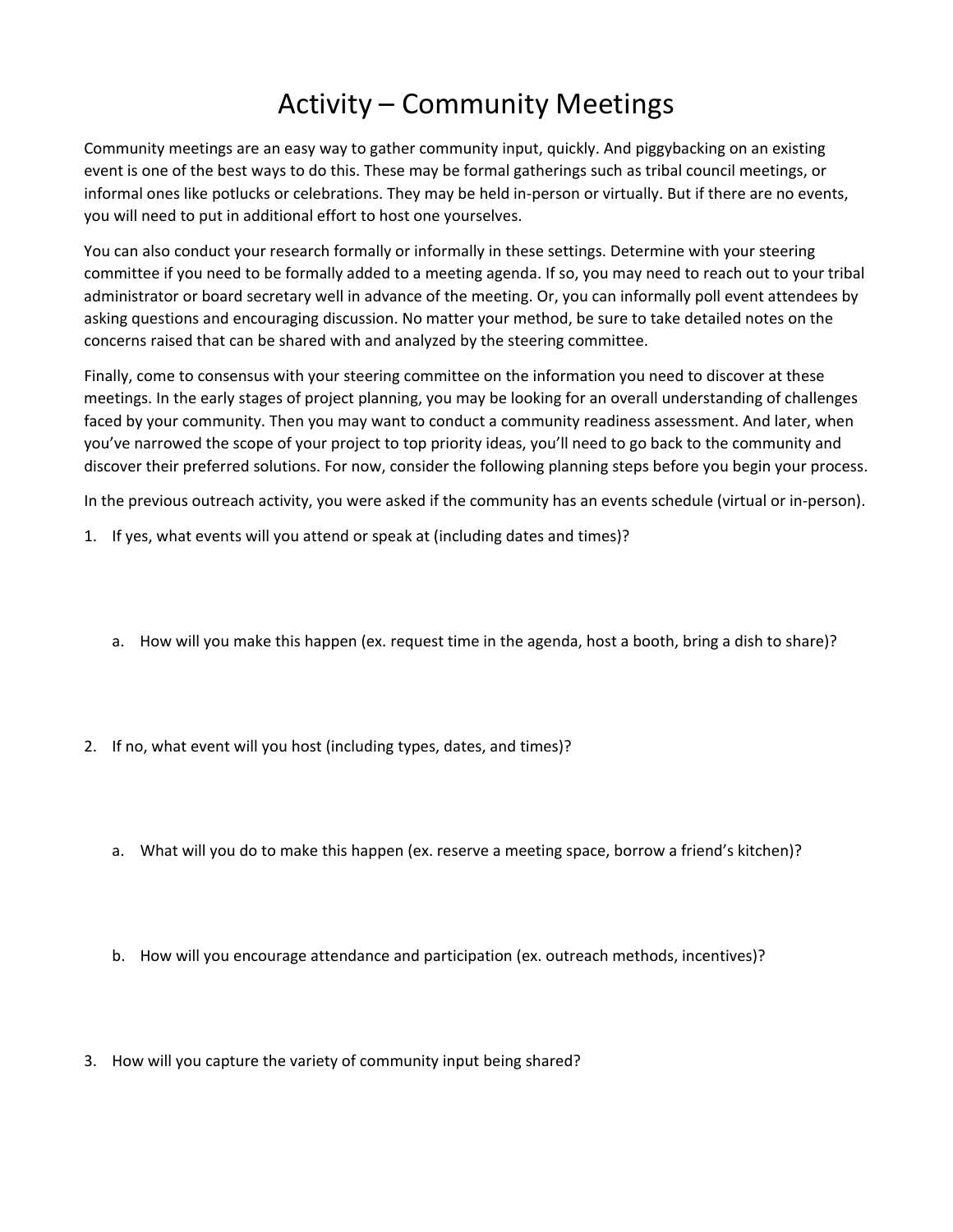## 6. Community Meetings Plan

Our prioritized meetings include:

| <b>Type</b>             | <b>Key Staff</b>                | <b>Research Aim</b>                                                                          | <b>Timeline</b> |
|-------------------------|---------------------------------|----------------------------------------------------------------------------------------------|-----------------|
| Ex: Family<br>gathering | 5 steering committee<br>members | What long-term community goals exist in our<br>community?                                    | April 4th       |
| Ex: Powwow              | 2 steering committee<br>members | Do attendees know about rising crime rates and<br>the services the Tribe currently provides? | May 15th        |
|                         |                                 |                                                                                              |                 |
|                         |                                 |                                                                                              |                 |
|                         |                                 |                                                                                              |                 |
|                         |                                 |                                                                                              |                 |
|                         |                                 |                                                                                              |                 |
|                         |                                 |                                                                                              |                 |
|                         |                                 |                                                                                              |                 |
|                         |                                 |                                                                                              |                 |
|                         |                                 |                                                                                              |                 |
|                         |                                 |                                                                                              |                 |

#### Summary of collected data (full record held in secure  $\frac{1}{\sqrt{1-\frac{1}{2}}}\left|\frac{1}{\sqrt{1-\frac{1}{2}}}\right|$

| Individual      | Event  | <b>Date</b>          | Testimony/Insight                                                                               | <b>Contact</b>     |
|-----------------|--------|----------------------|-------------------------------------------------------------------------------------------------|--------------------|
| Ex: Anita Berry | Powwow | May $15^{\text{th}}$ | Didn't know crime rates were so high. Thought<br>the Police Dept. had an at-risk youth program. | $(222)$ 555 - 0000 |
|                 |        |                      |                                                                                                 |                    |
|                 |        |                      |                                                                                                 |                    |
|                 |        |                      |                                                                                                 |                    |
|                 |        |                      |                                                                                                 |                    |
|                 |        |                      |                                                                                                 |                    |
|                 |        |                      |                                                                                                 |                    |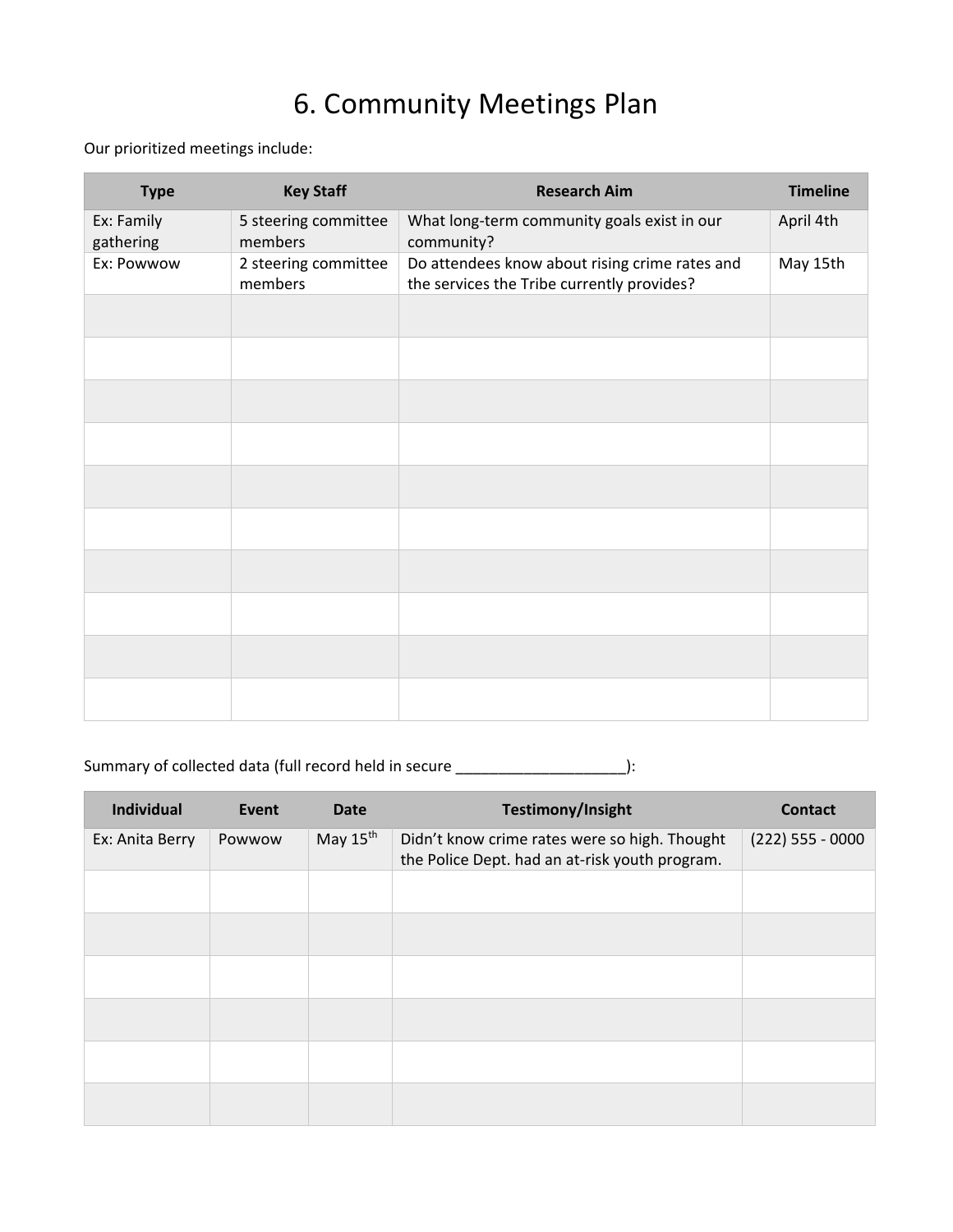| Individual      | Event  | <b>Date</b>          | <b>Testimony/Insight</b>                                                                        | <b>Contact</b>     |
|-----------------|--------|----------------------|-------------------------------------------------------------------------------------------------|--------------------|
| Ex: Anita Berry | Powwow | May 15 <sup>th</sup> | Didn't know crime rates were so high. Thought<br>the Police Dept. had an at-risk youth program. | $(222)$ 555 - 0000 |
|                 |        |                      |                                                                                                 |                    |
|                 |        |                      |                                                                                                 |                    |
|                 |        |                      |                                                                                                 |                    |
|                 |        |                      |                                                                                                 |                    |
|                 |        |                      |                                                                                                 |                    |
|                 |        |                      |                                                                                                 |                    |
|                 |        |                      |                                                                                                 |                    |
|                 |        |                      |                                                                                                 |                    |
|                 |        |                      |                                                                                                 |                    |
|                 |        |                      |                                                                                                 |                    |
|                 |        |                      |                                                                                                 |                    |
|                 |        |                      |                                                                                                 |                    |
|                 |        |                      |                                                                                                 |                    |
|                 |        |                      |                                                                                                 |                    |
|                 |        |                      |                                                                                                 |                    |
|                 |        |                      |                                                                                                 |                    |
|                 |        |                      |                                                                                                 |                    |
|                 |        |                      |                                                                                                 |                    |
|                 |        |                      |                                                                                                 |                    |
|                 |        |                      |                                                                                                 |                    |
|                 |        |                      |                                                                                                 |                    |
|                 |        |                      |                                                                                                 |                    |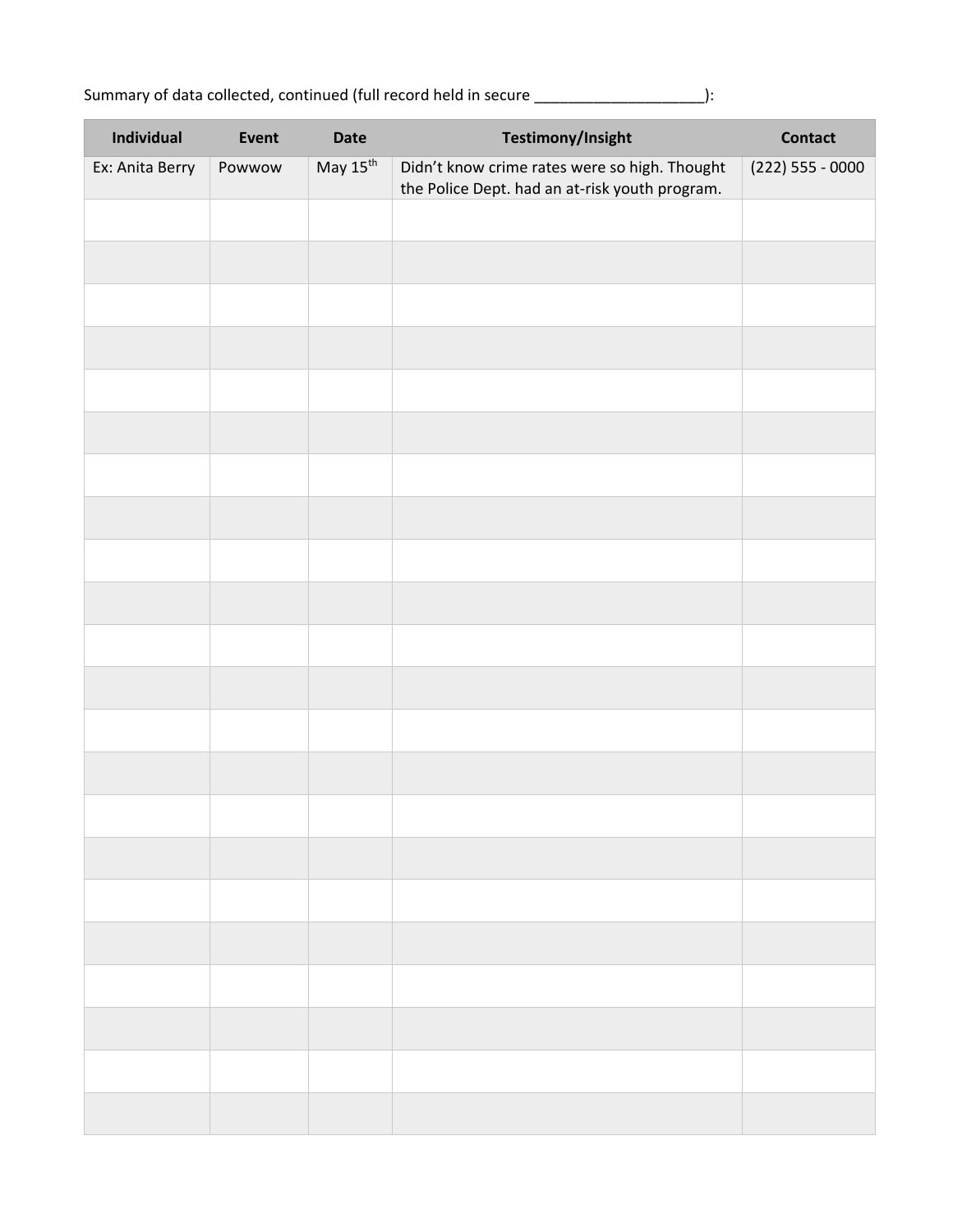#### Activity – Focus Groups

A focus group is comprised of a small number of community members who represent the larger target audience. They should be those people who have personal experience with the issues they are coming together to discuss. Focus group participants should not include your steering committee members. Where community meetings and surveys aim to generate consensus, a focus group can be used to pick specific issues apart and identify differences of opinions. Unbiased and open-ended questions leave room for discussion. However, you may need to plan an ice breaker, anonymous polling, or other introduction to get the conversation started.

- 1. What specific issue, topic, or concern will you delve into through the use of a focus group?
- 2. What outreach methods will you use to identify community representatives who also have first hand experience with that issue and are willing to join a focus group?
- 3. How will you recruit and engage participants (ex: food, incentives, or accommodations like childcare)?
- 4. Where will you host the focus group? And how much time is needed to generate a discussion?
- 5. How will you get the conversation flowing?
	- a. What ice breaker is needed to allow others to feel comfortable sharing their opinions?
	- b. What ground rules will you establish to ensure everyone's opinions are voiced, heard and respected?
	- c. What questions will you ask in order to pick apart the topic at hand?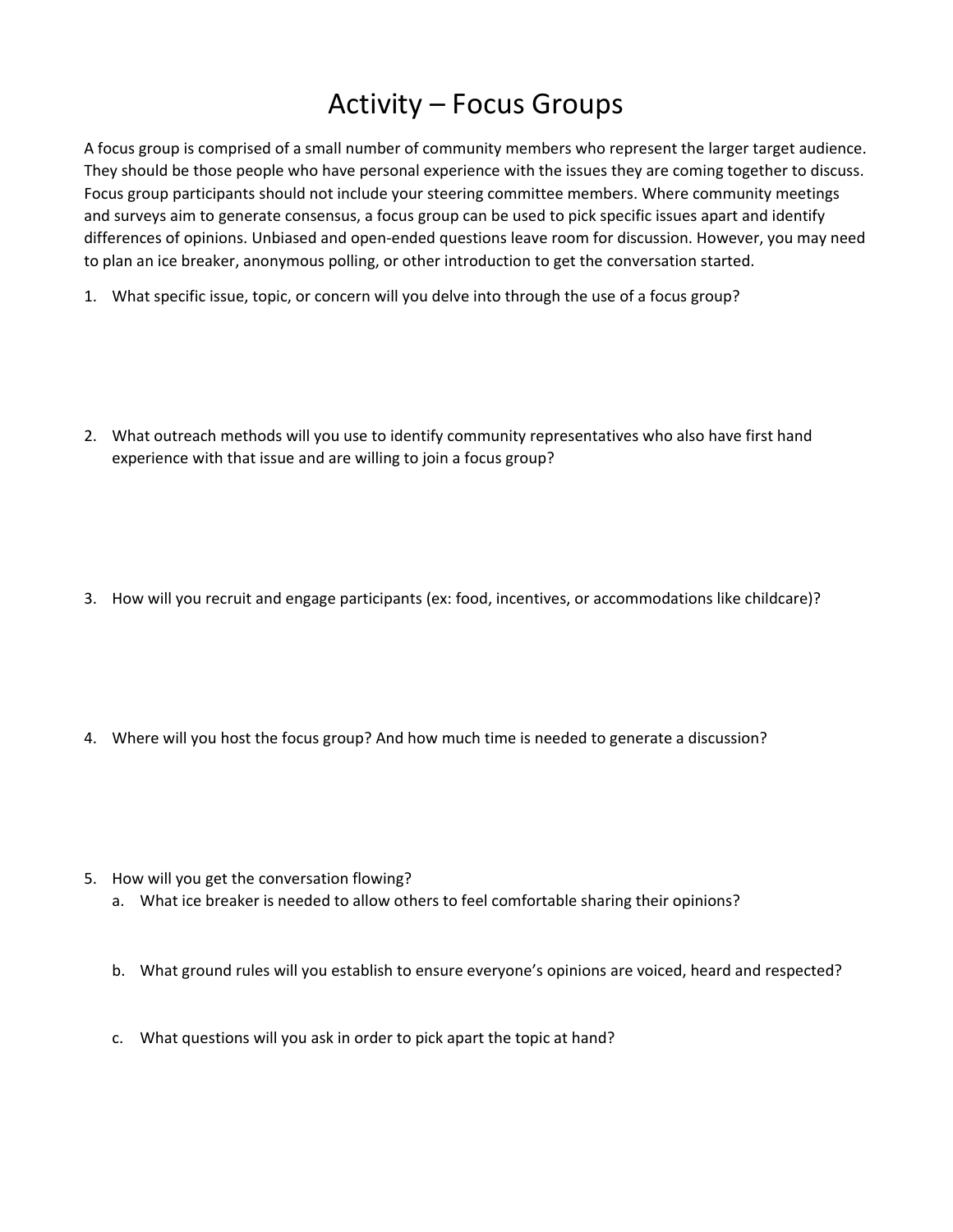### 6. Focus Group Plan

Our prioritized focus groups include:

| <b>Audience</b>       | <b>Key Staff</b>                                | <b>Research Aim</b>                                               | <b>Type/Size/Duration</b>                                                                                  | <b>Date</b>      |
|-----------------------|-------------------------------------------------|-------------------------------------------------------------------|------------------------------------------------------------------------------------------------------------|------------------|
| Ex: High<br>Schoolers | Steering Com. Member<br>(Teacher at the School) | What would youth like to<br>see in an after-school safe<br>space? | -Zoom Gathering w/ Prize Drawing<br>-16 youth: 2 different groups of 8<br>-2 Hours: 1 morning, 1 afternoon | Nov <sub>1</sub> |
|                       |                                                 |                                                                   |                                                                                                            |                  |
|                       |                                                 |                                                                   |                                                                                                            |                  |
|                       |                                                 |                                                                   |                                                                                                            |                  |
|                       |                                                 |                                                                   |                                                                                                            |                  |
|                       |                                                 |                                                                   |                                                                                                            |                  |

#### Summary of data collected (full record held in secure \_\_\_\_\_\_\_\_\_\_\_\_\_\_\_\_\_\_\_\_\_\_\_\_\_\_):

| <b>Survey</b>                | Date  | <b>Summary of Results</b>                                                                                                                                | <b>Follow Up Tasks</b>                                                                  |
|------------------------------|-------|----------------------------------------------------------------------------------------------------------------------------------------------------------|-----------------------------------------------------------------------------------------|
| Ex: High<br><b>Schoolers</b> | Nov 1 | -3 students felt afraid to walk home alone after school<br>-5 students wanted to learn a business-related skill<br>-All 16 students wanted homework help | -Interview teachers to<br>determine willingness, interest,<br>and insight into students |
|                              |       |                                                                                                                                                          |                                                                                         |
|                              |       |                                                                                                                                                          |                                                                                         |
|                              |       |                                                                                                                                                          |                                                                                         |
|                              |       |                                                                                                                                                          |                                                                                         |
|                              |       |                                                                                                                                                          |                                                                                         |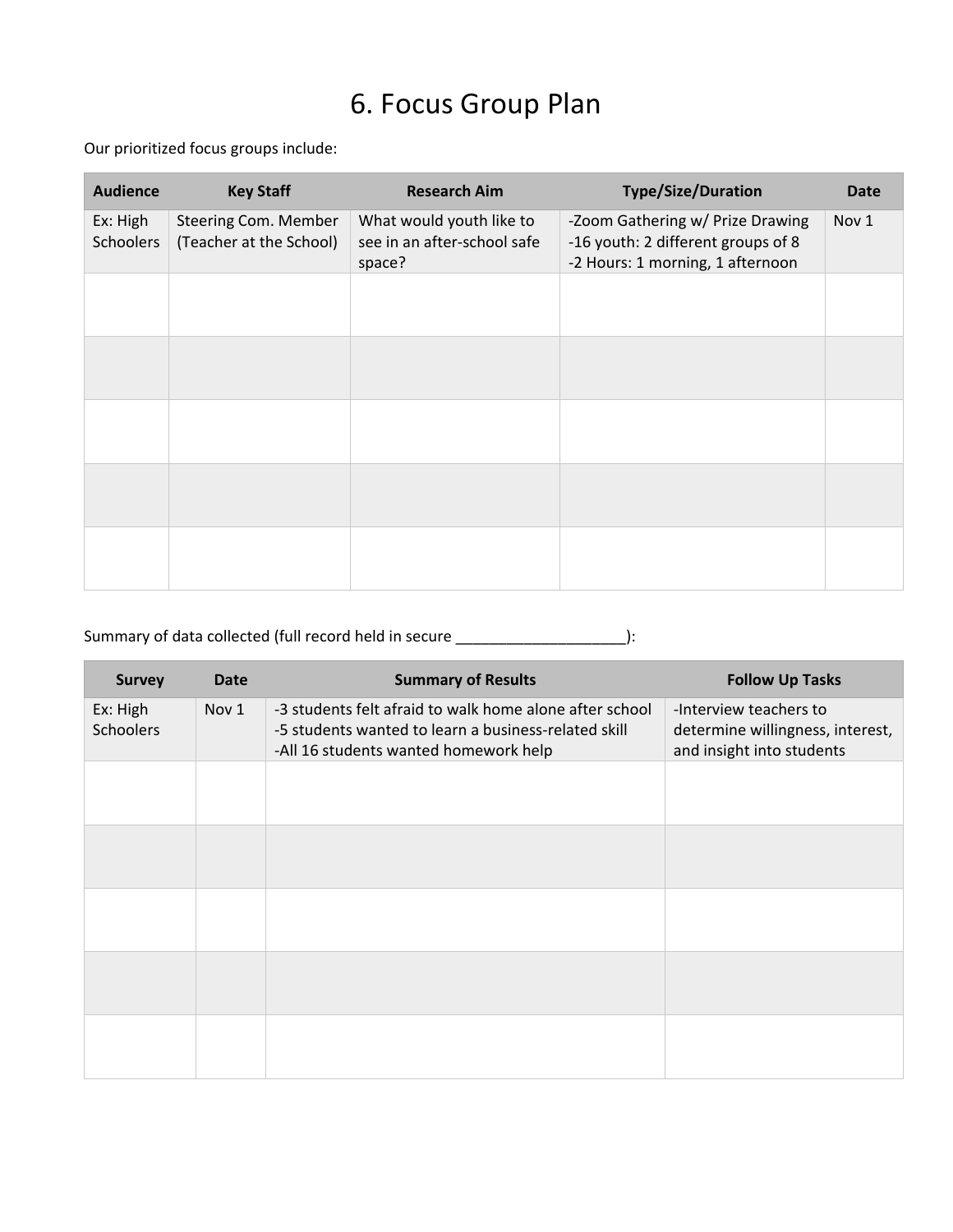### Activity – Key Informant Interviews

Those who are affected by the issues your community faces are considered Key Informants. They can inform you of what every day life is like while dealing with that issue. They can provide insight that you may not have considered before. This will be crucial to designing a project that fits the needs of the community and the very people who are expected to participate in the project. They also build trust and rapport with those future participants. But getting someone to speak openly about what very well may be a sensitive topic is no easy task. Work with your steering committee to plan best practices that suit the culture of the community.

- 1. What specific issue, topic, or concern will you ask a Key Informant to provide insight on?
- 2. What outreach methods will you use to identify community representatives who also have first hand experience with that issue and are willing to speak openly with you, one‐on‐one?
- 3. How will you recruit and engage participants (ex: reassurances, anonymity, incentives)?
- 4. How will you speak with them (in-person, by phone, by email)? And how much time will you plan for?
- 5. How will you build rapport and encourage the participant to open up?
- 6. What questions will you ask to get started (then, allow for the conversation to flow naturally)?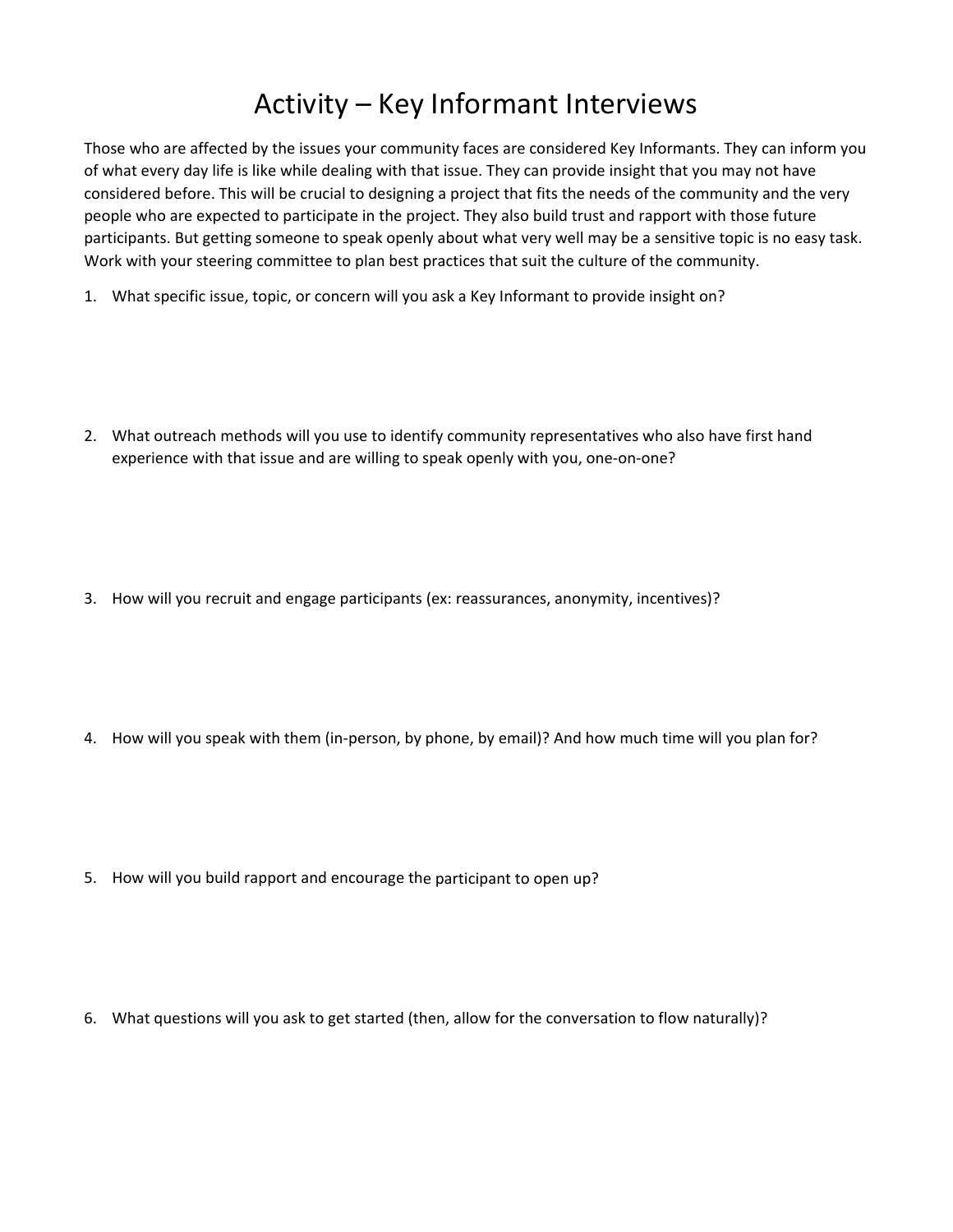# 7. Key Informant Interview Plan

Our prioritized key informants include:

| <b>Audience</b>                    | <b>Key Staff</b>                            | <b>Research Aim</b>                                   | <b>Type/Duration</b>         | Date          |
|------------------------------------|---------------------------------------------|-------------------------------------------------------|------------------------------|---------------|
| Ex: Mr. Echohawk<br>(Teacher)      | <b>Steering Committee</b><br>Member (Elder) | What homework do youth<br>struggle with and why?      | -Phone Call, at least 1 hour | <b>Nov 10</b> |
| Ex: Johnny Cash<br>(High schooler) | Steering Com. Member<br>(Business Owner)    | What interests you about<br>learning business skills? | -Meeting in person, 1 hour   | <b>Nov 15</b> |
|                                    |                                             |                                                       |                              |               |
|                                    |                                             |                                                       |                              |               |
|                                    |                                             |                                                       |                              |               |
|                                    |                                             |                                                       |                              |               |
|                                    |                                             |                                                       |                              |               |
|                                    |                                             |                                                       |                              |               |

#### Summary of data collected (full record held in secure \_\_\_\_\_\_\_\_\_\_\_\_\_\_\_\_\_\_\_\_\_\_\_\_\_):

| <b>Survey</b>       | Date          | <b>Summary of Results</b>                                                                                                                                                  | <b>Follow Up Tasks</b>                                              |
|---------------------|---------------|----------------------------------------------------------------------------------------------------------------------------------------------------------------------------|---------------------------------------------------------------------|
| Ex: Mr.<br>Echohawk | <b>Nov 10</b> | -Students can't grasp concepts at the pace the school<br>expects them to, and classes are only 50 minutes long<br>-Testing is stressful, youth do better in group projects | -Research local and regional<br>secondary data to support<br>claims |
|                     |               |                                                                                                                                                                            |                                                                     |
|                     |               |                                                                                                                                                                            |                                                                     |
|                     |               |                                                                                                                                                                            |                                                                     |
|                     |               |                                                                                                                                                                            |                                                                     |
|                     |               |                                                                                                                                                                            |                                                                     |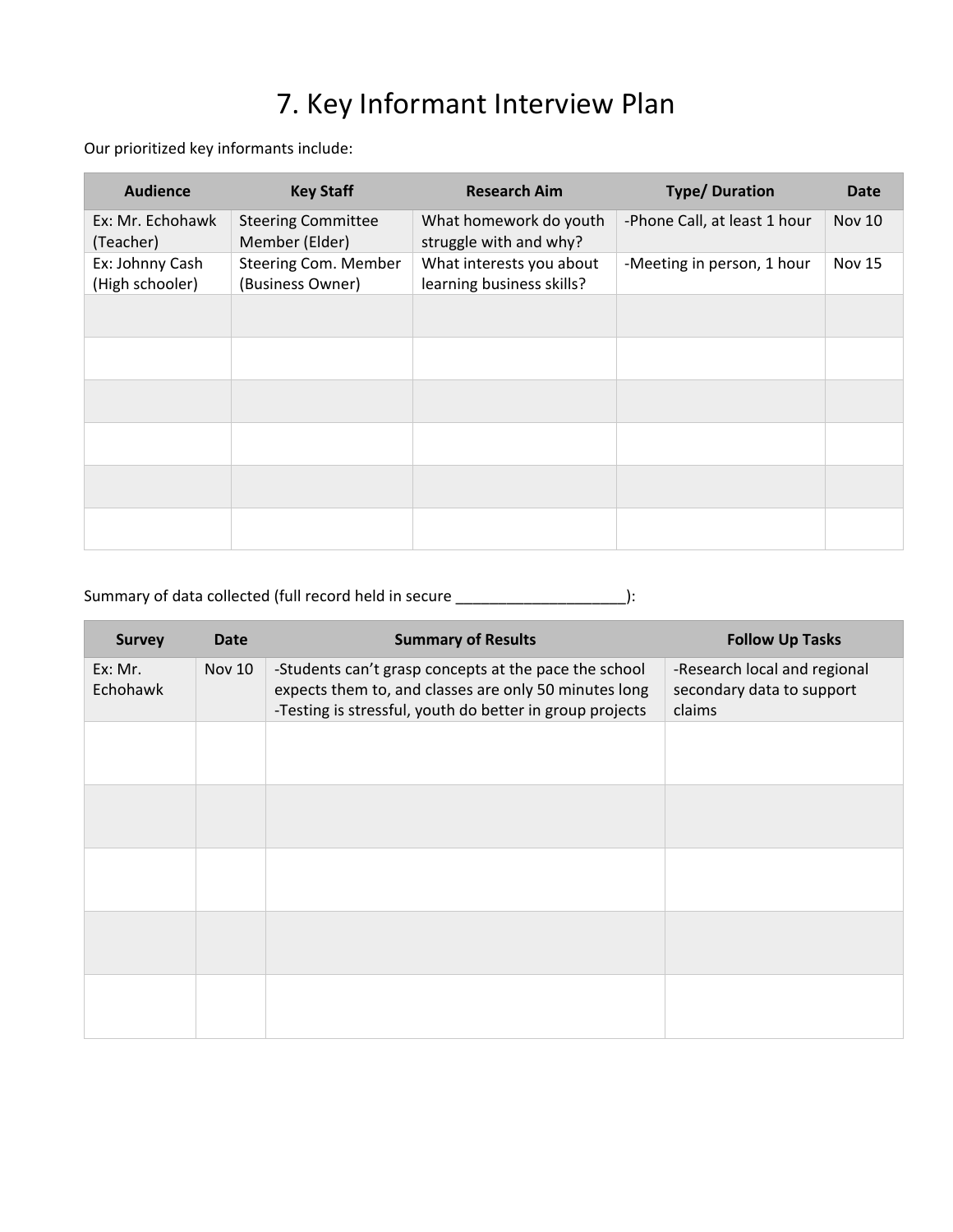#### Activity – Secondary Sources

Once the steering committee has collected, compiled and analyzed the results of their primary research (meeting minutes, survey results, focus group discussions, and interview testimonies); begin supporting the claims being made by making observations at the local, regional, and state level. You can tap into existing research and studies conducted by other Tribal agencies, such as IHS or TANF, by colleges or libraries, and by state agencies or other parties of interest. The types of claims being made by your community (such as high crime rates or poor housing quality) will help to determine where to look for supporting data. You can also use this information to make comparisons between your community and other similar communities.

- 1. What claims have been made by your community about issues, topics of interest, or concerns?
- 2. What secondary resources may hold more information regarding these claims?
- 3. How will you obtain infromation from these secondary sources (ex. gain permission from TANF to review records)?
- 4. Who is responsible for conducting this research?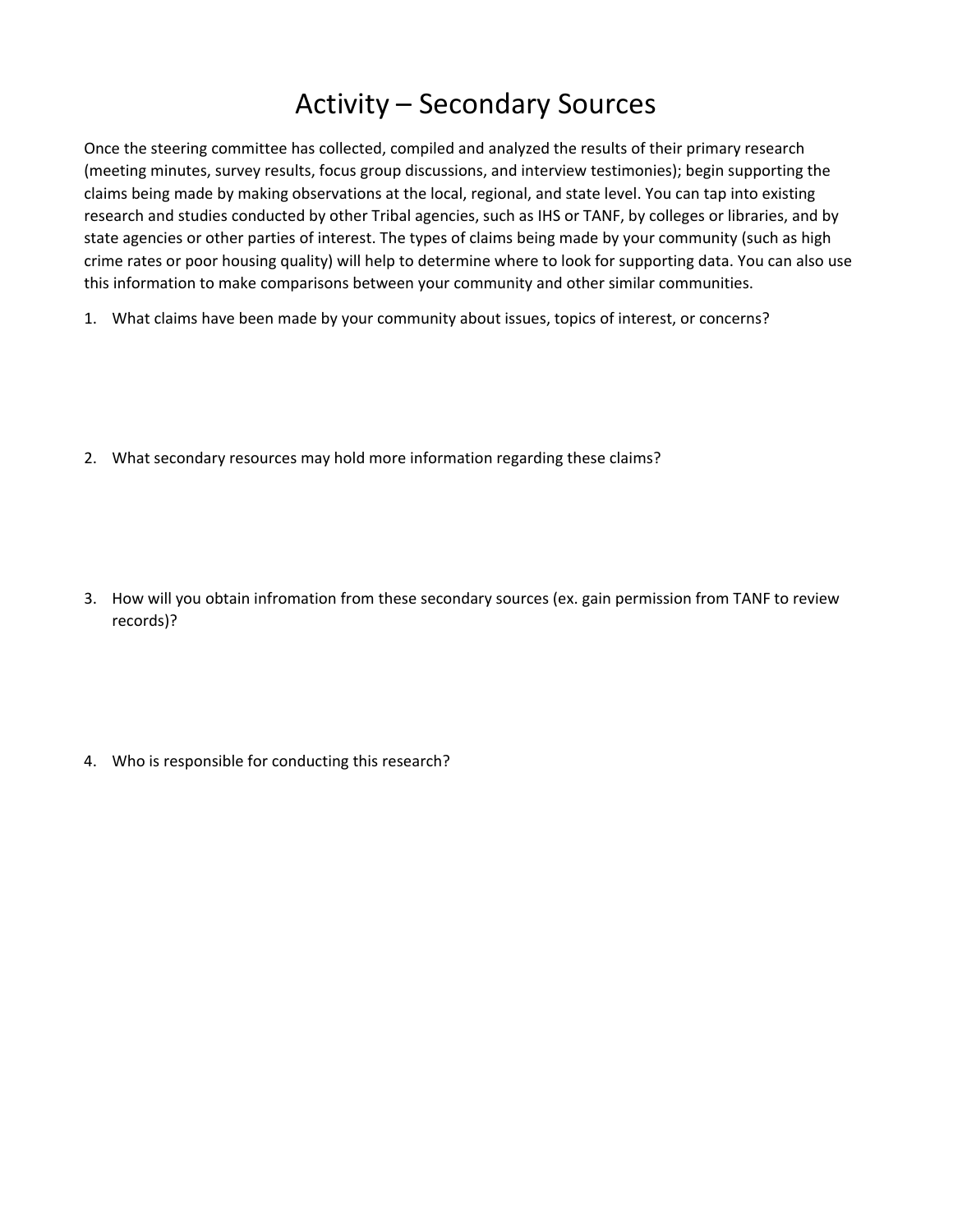# 8. Annotated Bibliography

Our secondary sources:

| <b>Source</b>                    | <b>Citation</b>                                                                                                                    | <b>Annotation</b>                                                                                                                                                                                                                                                                                                                                                                                                                                                | Page<br><b>Number</b> |
|----------------------------------|------------------------------------------------------------------------------------------------------------------------------------|------------------------------------------------------------------------------------------------------------------------------------------------------------------------------------------------------------------------------------------------------------------------------------------------------------------------------------------------------------------------------------------------------------------------------------------------------------------|-----------------------|
| Ex: JStor-<br>Online<br>Database | Smith, Jane. "The<br><b>Article About</b><br><b>Education in This</b><br>Specific Region." An<br>Important Journal<br>12.1 (2017). | Students in ABC community who work together learn more<br>quickly and are XX times more likely to attend post-<br>graduate education compared with their counterparts in<br>XYZ county up the road. This demonstrates that groupwork<br>is an important aspect of ABC culture. However, schools<br>across the region are less likely to emphasize team work<br>over performance on standardized tests in XX % of<br>classrooms due to increased demands on time. | 112-113               |
|                                  |                                                                                                                                    |                                                                                                                                                                                                                                                                                                                                                                                                                                                                  |                       |
|                                  |                                                                                                                                    |                                                                                                                                                                                                                                                                                                                                                                                                                                                                  |                       |
|                                  |                                                                                                                                    |                                                                                                                                                                                                                                                                                                                                                                                                                                                                  |                       |
|                                  |                                                                                                                                    |                                                                                                                                                                                                                                                                                                                                                                                                                                                                  |                       |
|                                  |                                                                                                                                    |                                                                                                                                                                                                                                                                                                                                                                                                                                                                  |                       |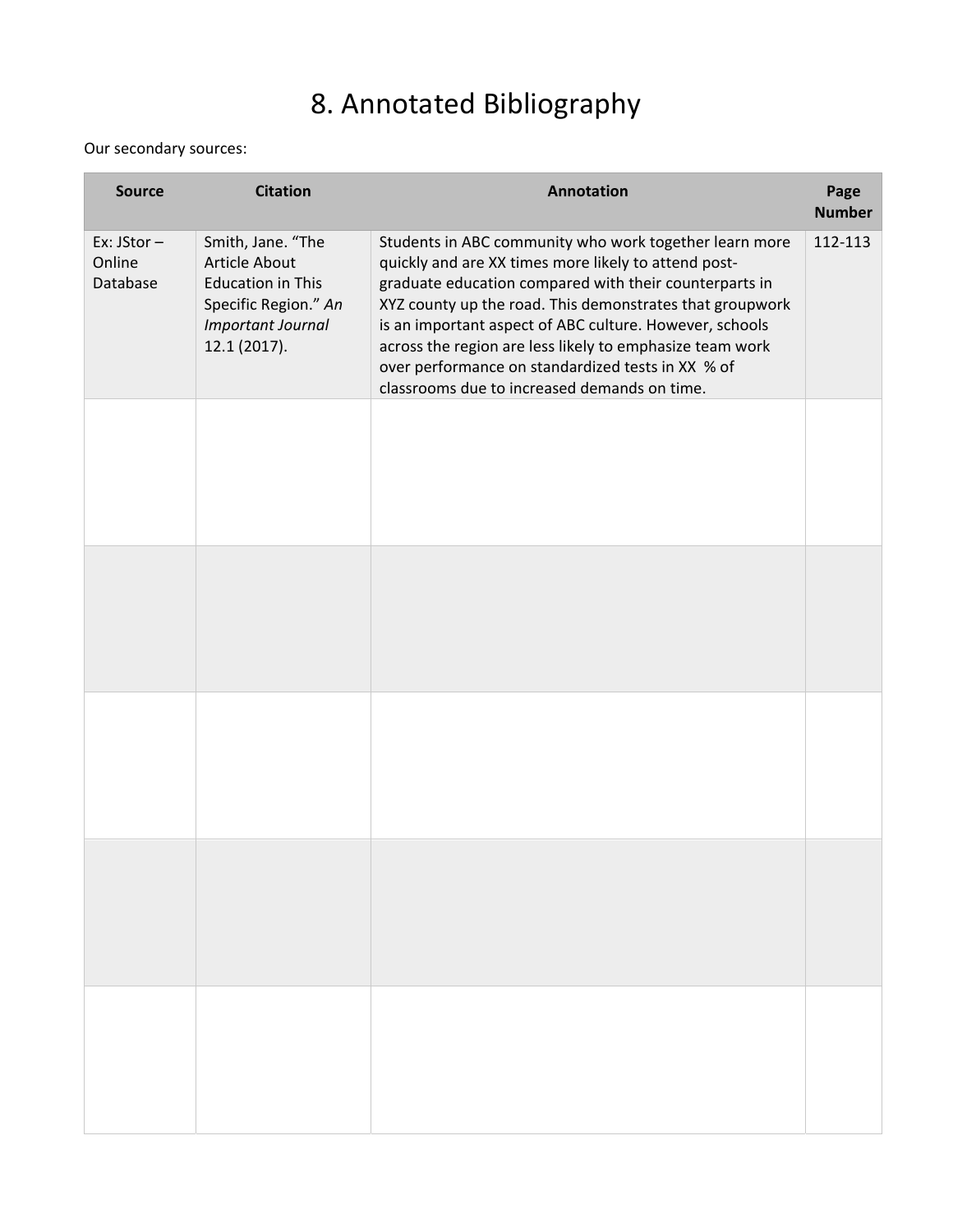### Activity – Community Readiness

The data collected thus far will be extremely useful in planning a project that the community wants and needs. But is the community ready to address the issues you've identified throughout this planning process? It is one thing to recognize that an issue exists. It is wholly another to be ready, willing and able to make significant changes. Like the old adage, "You can lead a horse to water, but you can't make it drink." The scope of project is dependent upon your community's stage of readiness. Your steering committee may recognize that there are high rates of crime, and the youth may say that they need safe spaces after school. But if parents aren't aware of how their children feel, then they may not support their kids' participation. Parent's may even be in denial. As a project planner, you need to gauge the receptiveness of the community to implement a community-based project, or there may be very little interest at all. A project without community support will not succeed!

NOTE: The following is based on more extensive "Community Readiness for Community Change" training materials developed by the Tri‐Ethnic Center for Prevention Research at Colorado State University.

In this Community Readiness Model, the steps taken to assess community readiness are:

| 1. Identify and clearly define your issue.        | 4. Choose your key respondents.            |
|---------------------------------------------------|--------------------------------------------|
| 2. Identify and clearly define and delineate your | 5. Conduct and transcribe your interviews. |
| community.                                        | 6. Score the interviews.                   |

3. Prepare your interview questions.

7. Calculate your average dimension scores.

Much of this is similar to the planning process you have worked through, thus far. However, the questions posed to community members will be more pointed and ask for more specific examples – avoiding personal opinions as much as possible. Responses will be recorded and scored to determine where in the following Model the community falls. The community may be anywhere on this spectrum, moving up or down as time goes on:

Community Ownership – Most community members have detailed knowledge of the issue and existing resources. They are actively involved, as is leadership. Funding is secured and efforts are ongoing.

Expansion/Confirmation – Most community members have knowledge and are supportive. Leadership plays a role, and a considerable portion of the budget is allocated to the effort. Funding is likely ongoing.

Stabilization – Most community members have more than basic knowledge and the attitude is "We have taken responsibility" for the issue. Leadership is working on viability and funding has been allocated.

Initiation – Most community members have at least basic knowledge and the attitude is "This is our responsibility." Leadership is working on planning and resources are being obtained.

Preparation – Most community members have heard about the issue and local efforts, and they are concerned. Leadership is working to develop new efforts. Some funding and resources are identified.

Preplanning – Some community members have heard about the issue, but little is known. Leadership has acknowledged that there is a concern. There are limited resources available or identified.

Vague Awareness – Few community members have heard of the issue. There is little leadership action.

Denial/Resistance – The community believes this is not an issue and does not support diverting resources.

No Awareness – There is no knowledge in the community, and leadership has no concerns.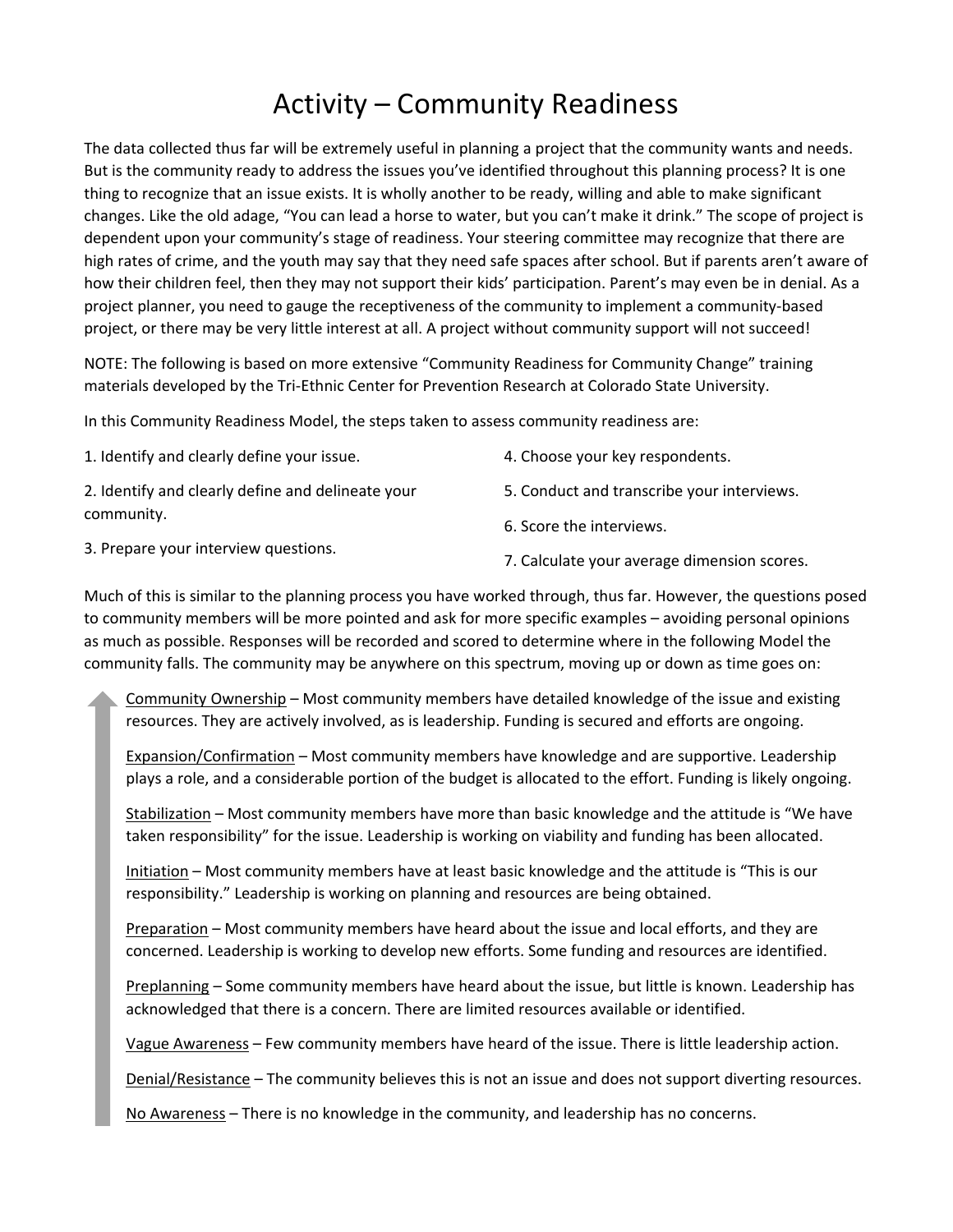Example: Let's see what this may look like for a community experiencing high rates of crime and at‐risk youth.

| <b>Stage</b>               | Leadership                                               | <b>Parents</b>                      | Youth                                     |
|----------------------------|----------------------------------------------------------|-------------------------------------|-------------------------------------------|
| No Awareness               | "Kids will be kids."                                     | "My child is fine."                 | "It is what it is."                       |
| Denial/Resistance          | "There's nothing we can do."                             | "My child isn't the<br>problem."    | "Everyone else is doing<br>it."           |
| Vague Awareness            | "Something should probably<br>be done, but what?"        | "Someone should fix this."          | "What else is there to<br>do?"            |
| Preplanning                | "This is important."                                     | "What can I do?"                    | "I want other options."                   |
| Preparation                | "I'll meet with funders."                                | "I'll bring this to<br>leadership." | "I'll tell the teacher."                  |
| Initiation                 | "This is our responsibility."                            | "I'm going to address<br>this."     | "Let's do something<br>else."             |
| Stabilizaton               | "We've taken responsibility."                            | "This is my problem."               | "I'm changing my<br>ways."                |
| Expansion/Confirmation     | "How well are current<br>programs working?"              | "How can I make this<br>better?"    | "What are my goals?"                      |
| <b>Community Ownership</b> | "This program is an important<br>part of our community." | "I'm an active<br>participant."     | "I have a vision of<br>something better." |

It is your job to discover the community's current stage and make accommodations in your project plan. Slow down and focus on raising community awareness before you consider setting up a project worksite. Or, take stock of current efforts before reinventing the wheel. Gather insight from your community members to answer the following questions taken directly from Colorado State University:

- 1. How much does the community know about the issue?
- 2. How much does the community know about the current programs and activities?
- 3. What is leadership's attitude toward addressing the issue?
- 4. What is the community's attitude toward addressing the issue?
- 5. What are the resources that are being used or could be used to address the issue?

NOTE: The Community Readiness for Community Change handbook has a survey template and instructions for successful assessment. It is available through our website at: https://www.anawestern.org/resource-library or on the CSU website at: https://tec.colostate.edu/wp-content/uploads/2018/04/CR\_Handbook\_8-3-15.pdf

NOTE: There is no working document for this step. Please refer to the handbook for more guidance.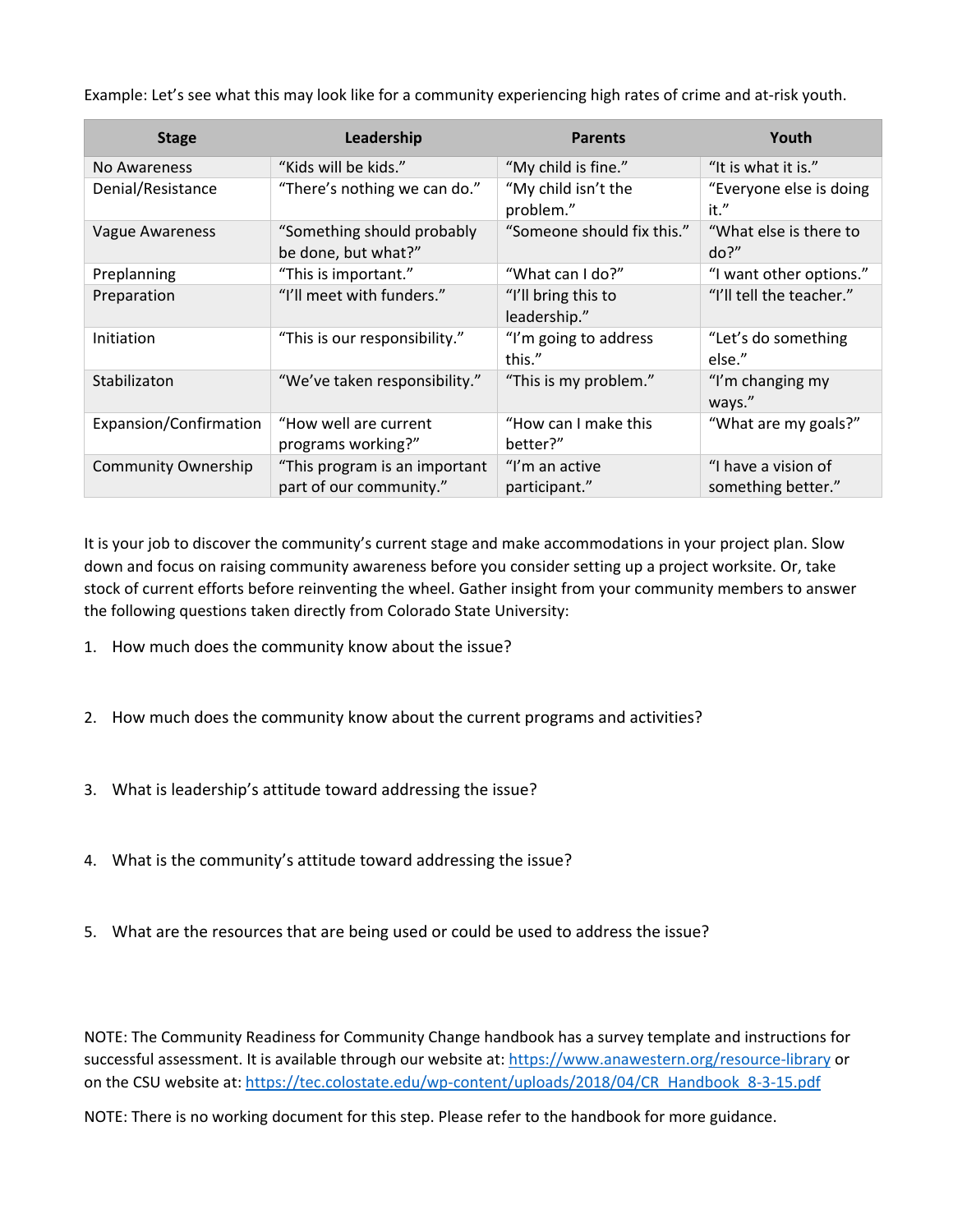### Activity – Next Steps

Congratulations! At this point in the planning process, you have:

- 1. Affirmed your entity's mission, vision and values on which to align your process.
- 2. Described your community and the people you intend to network with.
- 3. Determined the best outreach methods for networking with those people.
- 4. Connected with them personally, and then recruited, established, and hosted your steering committee.
- 5. Worked with your steering committee to plan for information gathering through the use of:
	- a. Surveys c. Focus Groups
		- b. Community Meetings

- d. Key Informant Interviews
- 6. Begun collecting and recording information as you research the needs and wants of your community.
- 7. Begun to analyze the results of your research and prioritize common concerns.
- 8. Researched secondary sources to shed additional light on these common concerns.
- 9. And finally, taken this information back to the community to discover their readiness to address it.

Now that you have a solid understanding of your community; you, your steering committee, and the community (through the use of more meetings, surveys, groups and interviews) can begin to identify the Products of the Planning Process – design elements that ANA recommends you develop as the foundation of the project, itself.

The ANA Project Planning and Development Manual walks your steering committee through the identification of these design elements, including: Long‐term Community Goal, Current Community Condition, Project Goal, Objectives, and so on.

For now, ask your team the following questions:

- 1. What major themes were identified during the planning process?
- 2. Did any topics arise that need further community input before you begin designing the project?
- 3. Did you or do you need to revise your definition of the community/target audience?
- 4. How will you prioritize the issues, topics, or concerns in order to address just one through a project?
- 5. How will you avoid "reinventing the wheel" and make use of existing programs, services or resources?
- 6. What organizational capacity, staff structure, and expertise should you be building right now in preparation?
- 7. In what ways can/will you improve upon the process itself to make collecting community input easier?

NOTE: Come back to this process again and again as you begin working on ANA PPD Manual design elements.